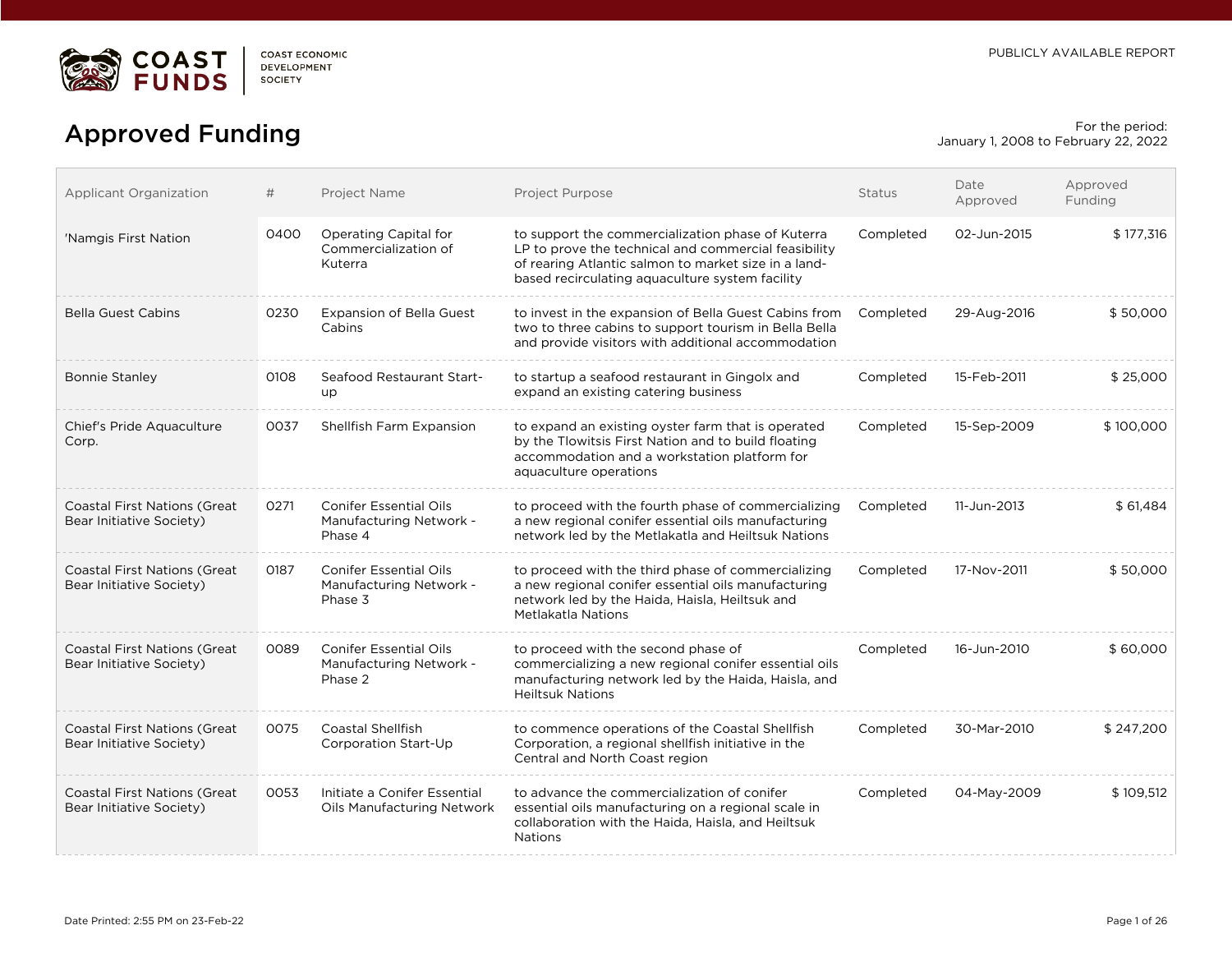

| Applicant Organization                                           | #    | Project Name                                                                             | Project Purpose                                                                                                                                                                                                                                                                                 | <b>Status</b> | Date<br>Approved | Approved<br>Funding |
|------------------------------------------------------------------|------|------------------------------------------------------------------------------------------|-------------------------------------------------------------------------------------------------------------------------------------------------------------------------------------------------------------------------------------------------------------------------------------------------|---------------|------------------|---------------------|
| <b>Coastal First Nations (Great</b><br>Bear Initiative Society)  | 0054 | <b>Regional Small Business</b><br>Support and Loan Program                               | to support local entrepreneurs by developing the<br>framework for a regional small business support and<br>loan program                                                                                                                                                                         | Completed     | 22-Jan-2009      | \$6,750             |
| <b>Coastal First Nations (Great)</b><br>Bear Initiative Society) | 0066 | Evaluate Establishing a<br>Regional Training Institute<br>and Development<br>Corporation | to support the development of new training and<br>governance approaches that will enable First<br>Nations to successfully implement their economic<br>development initiatives                                                                                                                   | Completed     | 09-Oct-2008      | \$271.791           |
| <b>Coastal First Nations (Great</b><br>Bear Initiative Society)  | 0056 | Regional Shellfish Initiative                                                            | to complete the research and development needed<br>to establish a network of regional commercial<br>shellfish aquaculture production sites                                                                                                                                                      | Completed     | 09-Oct-2008      | \$460,700           |
| Council of the Haida Nation                                      | 0635 | Haida Tourism LP -<br>Restructuring and<br>Infrastructure Investment                     | to transition Haida Tourism LP to a land based eco-<br>tourism operation and to offer health and wellness<br>services to Haida citizens during the tourism off-<br>season providing full-time employment<br>opportunities to community members and aligning<br>the operations with Haida values | Active        | 02-Dec-2019      | \$1,200,000         |
| Council of the Haida Nation                                      | 0304 | Haida Wild Seafood<br>Processing Plant Expansion                                         | to double the processing capacity of Haida Wild<br>Seafoods by extending seasonal operations and<br>increase revenue from value-added processing of<br>local seafood products                                                                                                                   | Completed     | 20-Nov-2013      | \$400,000           |
| Council of the Haida Nation                                      | 0273 | Haida Enterprise Corp. -<br>2013/14 Operations                                           | to continue the start-up of operations for Haida<br>Enterprise Corporation (HaiCo) through 2012/13<br>including development of an entrepreneurial<br>capacity building initiative and achieving<br>sustainability certification for Haida tourism<br>businesses                                 | Completed     | 25-Jun-2013      | \$650,000           |
| Council of the Haida Nation                                      | 0274 | Nationwide Economic<br>Development Framework                                             | to develop protocols for the Haida Nation's<br>economic development between the Council of the<br>Haida Nation, Old Massett Village Council, Skidegate<br>Band Council, and the Haida Enterprise Corporation                                                                                    | Completed     | 11-Jun-2013      | \$50,000            |
| Council of the Haida Nation                                      | 0227 | Investment in Coastal<br><b>Shellfish Corporation</b>                                    | to invest in facility engineering design and major<br>capital infrastructure to support scallop farm<br>operations located on Haida Gwaii                                                                                                                                                       | Completed     | 02-May-2012      | \$200,000           |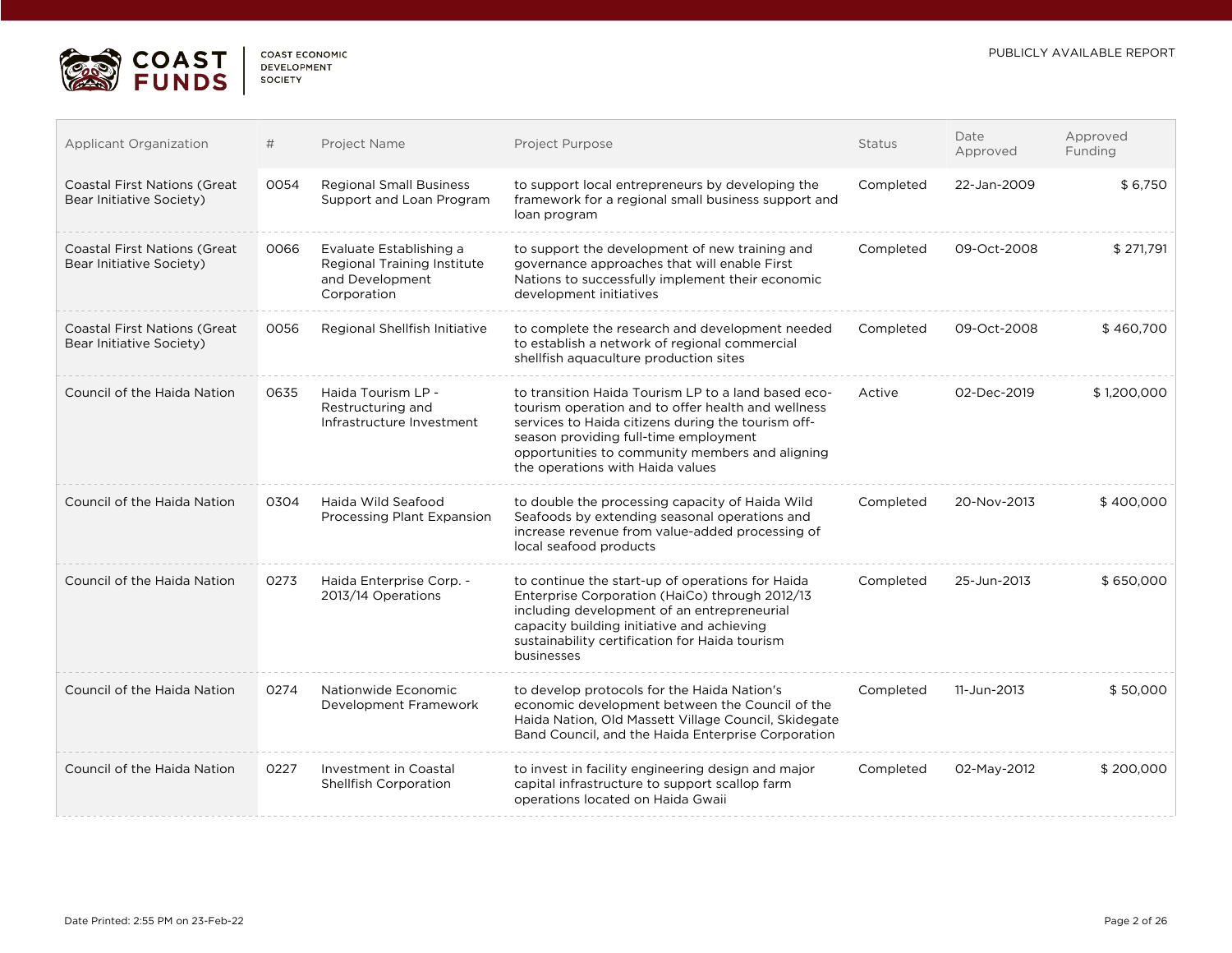

| COAST FCONOMIC     |  |
|--------------------|--|
| <b>DEVELOPMENT</b> |  |
| <b>SOCIETY</b>     |  |

| Applicant Organization      | #    | Project Name                                                           | <b>Project Purpose</b>                                                                                                                                                                                                                   | <b>Status</b> | Date<br>Approved | Approved<br>Funding |
|-----------------------------|------|------------------------------------------------------------------------|------------------------------------------------------------------------------------------------------------------------------------------------------------------------------------------------------------------------------------------|---------------|------------------|---------------------|
| Council of the Haida Nation | 0195 | Haida Enterprise Corp. -<br>2012/13 Operations                         | to continue the start-up of operations for Haida<br>Enterprise Corporation (HaiCo) through 2012/13<br>including completion of its governance model and<br>management integration of recently acquired<br>companies                       | Completed     | 27-Mar-2012      | \$750,000           |
| Council of the Haida Nation | 0179 | <b>Restructuring West Coast</b><br>Resorts and Haida House at<br>Tlaal | to invest in major capital improvements for recent<br>acquisitions including West Coast Resorts, the Haida<br>House at Tlaal, and the Inn at Sandspit under a new<br>operating entity, Haida Tourism LP                                  | Completed     | 27-Mar-2012      | \$1,000,000         |
| Council of the Haida Nation | 0199 | Power Transmission Pole<br>Manufacturing Start-up                      | to start-up operations of a wood power pole<br>manufacturing facility via a new partnership<br>between Skidegate Band Council and Taan Forest<br><b>LP</b>                                                                               | Completed     | 27-Mar-2012      | \$325,000           |
| Council of the Haida Nation | 0161 | Haida Enterprise Corp. -<br>2011/12 Operations                         | to support the start-up of operations for Haida<br>Enterprise Corporation (HaiCo) for five months<br>while West Coast Resorts and other acquired assets<br>are restructured                                                              | Completed     | 19-Dec-2011      | \$250,000           |
| Council of the Haida Nation | 0151 | Hiellen Longhouse Village<br>Construction and Start-up                 | to construct unique eco-tourism accommodations<br>operated by Old Massett Development Corporation<br>at Tow Hill in Naikoon Provincial Park                                                                                              | Completed     | 27-Sep-2011      | \$350,000           |
| Council of the Haida Nation | 0044 | Old Massett Pilot-Scale<br><b>Scallop Farm</b>                         | to continue the pilot-scale scallop farm operated by<br>the Old Massett Development Corporation, finalize<br>the corporate structure of the regional shellfish<br>initiative, and transition to full-scale operations by<br>October 2009 | Completed     | 25-Jun-2009      | \$100,000           |
| Council of the Haida Nation | 0045 | Off-shore Wind Energy<br>Project                                       | to develop a comprehensive project proposal for BC<br>Hydro's Clean Power Call that focuses on off-shore<br>wind energy in partnership with an independent<br>power producer                                                             | Completed     | 25-Jun-2009      | \$114,600           |
| Council of the Haida Nation | 0048 | Acquisition of an Area-<br><b>Based Forestry Tenure</b>                | to conduct a feasibility study, negotiate the<br>purchase of a large forestry tenure, and establish a<br>Haida-owned forestry company (Taan Forest LP)                                                                                   | Completed     | 04-May-2009      | \$375,000           |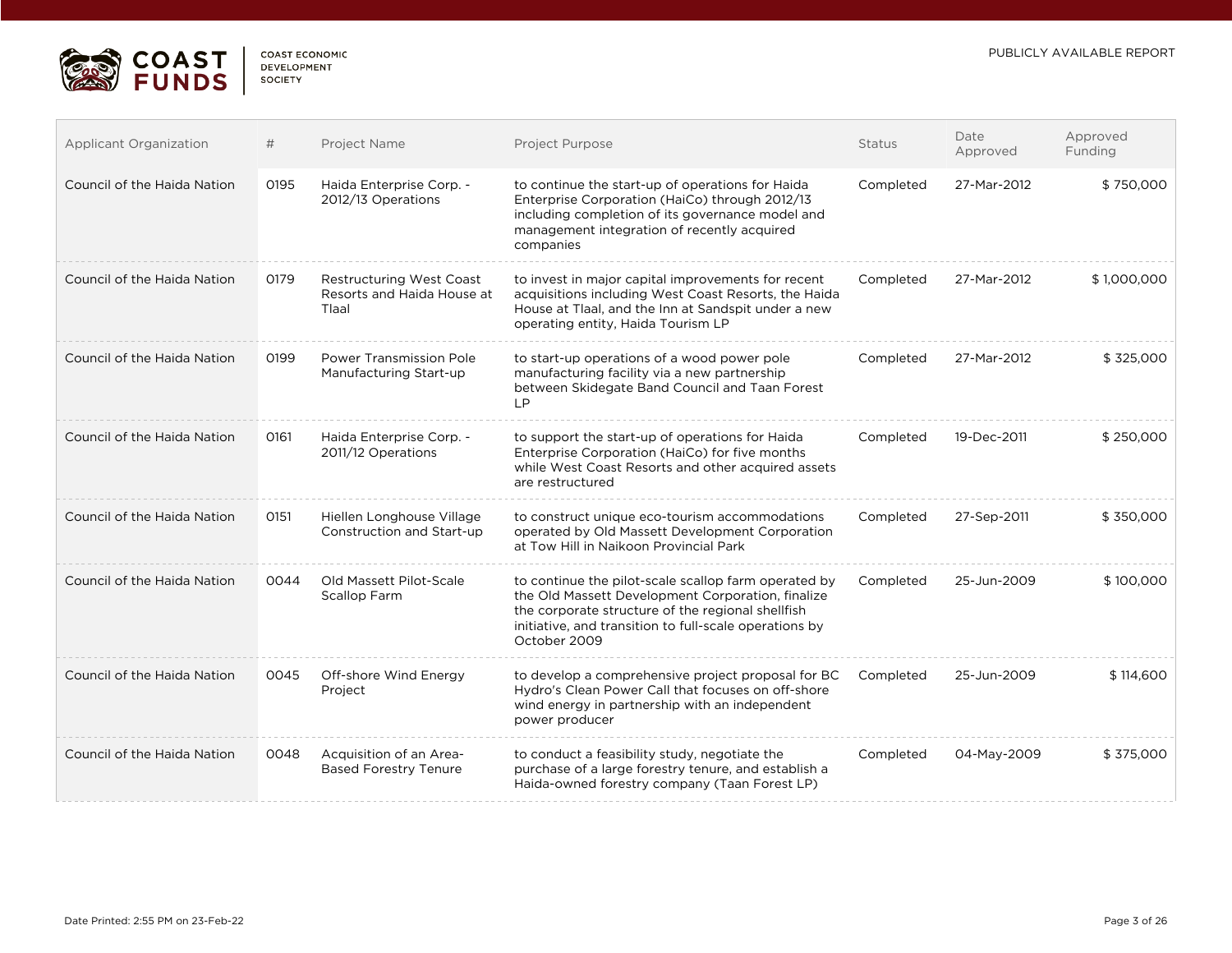

| COAST FCONOMIC |  |
|----------------|--|
| DEVELOPMENT    |  |
| SOCIETY        |  |

| <b>Applicant Organization</b>                                     | #    | Project Name                                                                                      | Project Purpose                                                                                                                                                                                                                                                                                                                                                                                         | <b>Status</b> | Date<br>Approved | Approved<br>Funding |
|-------------------------------------------------------------------|------|---------------------------------------------------------------------------------------------------|---------------------------------------------------------------------------------------------------------------------------------------------------------------------------------------------------------------------------------------------------------------------------------------------------------------------------------------------------------------------------------------------------------|---------------|------------------|---------------------|
| Da'naxda'xw First Nation                                          | 0523 | Acquisition of Knight Inlet<br>Lodge                                                              | to invest in an ownership position of Knight Inlet<br>Lodge-Canada's premier grizzly bear viewing<br>destination-that will support Da'naxda'xw members<br>by providing employment opportunities and skills<br>training, and introduce a cultural component to the<br>business while continuing Knight Inlet Lodge's long<br>tradition of funding environmental initiatives and<br>grizzly bear research | Active        | 05-Jul-2017      | \$856,453           |
| Da'naxda'xw First Nation                                          | 0238 | Tsatsisnukwomi Cultural<br>Eco-tourism Development -<br>Phase 2                                   | to invest in capital infrastructure improvements at<br>Tsatsisnukwomi traditional village on Harbledown<br>Island, complete totem pole projects, and launch a<br>tourism marketing initiative                                                                                                                                                                                                           | Completed     | 12-Sep-2012      | \$60,000            |
| Da'naxda'xw First Nation                                          | 0197 | Tsatsisnukwomi Cultural<br>Eco-tourism Development -<br>Phase 1                                   | to develop a strategic plan for tourism operations<br>and construct a carving shed at Tsatsisnukwomi<br>traditional village on Harbledown Island                                                                                                                                                                                                                                                        | Completed     | 07-Mar-2012      | \$22,935            |
| Da'naxda'xw-Mamalilikulla<br><b>Territories Fisheries Society</b> | 0020 | <b>Traditional Clam Garden</b><br>Rejuvenation (Mamalilikulla-<br>Que'Qwa'Sot'Em<br>Contribution) | to restore traditional aboriginal clam gardens and to<br>assess the feasibility of cultivating the clam gardens<br>for commercial-scale mariculture                                                                                                                                                                                                                                                     | Completed     | 25-Jun-2009      | \$143,600           |
| Da'naxda'xw-Mamalilikulla<br><b>Territories Fisheries Society</b> | 0028 | <b>Traditional Clam Garden</b><br>Rejuvenation (Da'naxda'xw<br>Awaetlala Contribution)            | to restore traditional aboriginal clam gardens and to<br>assess the feasibility of cultivating the clam gardens<br>for commercial-scale mariculture                                                                                                                                                                                                                                                     | Completed     | 25-Jun-2009      | \$143,600           |
| Dzawada'enuxw<br>Development GP Ltd.                              | 0695 | Start-up of Dzwada'enuxw<br>Development GP Ltd.                                                   | to support operations of the Dzawada'enuxw<br>Development GP Ltd. during its start-up period, hire<br>a part-time General Manager, recruit a full<br>complement of directors for the Board, and develop<br>a long-term business plan for the development<br>corporation and its future subsidiary operations                                                                                            | Active        | 23-Feb-2021      | \$70,000            |
| Dzawada'enuxw First Nation                                        | 0576 | Planning for Acquisition of<br>Pierre's Marina and Lodge<br>at Echo Bay                           | to plan the acquisition for the largest full service<br>marina in the Broughton Archipelago located on<br>Gilford Island including an operational and training<br>plan that was subsequently acquired by the<br>Kwikwasut'inuxw Haxwa'mis First Nation with the<br>support of Dzawada'enuxw First Nation.                                                                                               | Completed     | 13-Nov-2018      | \$50,000            |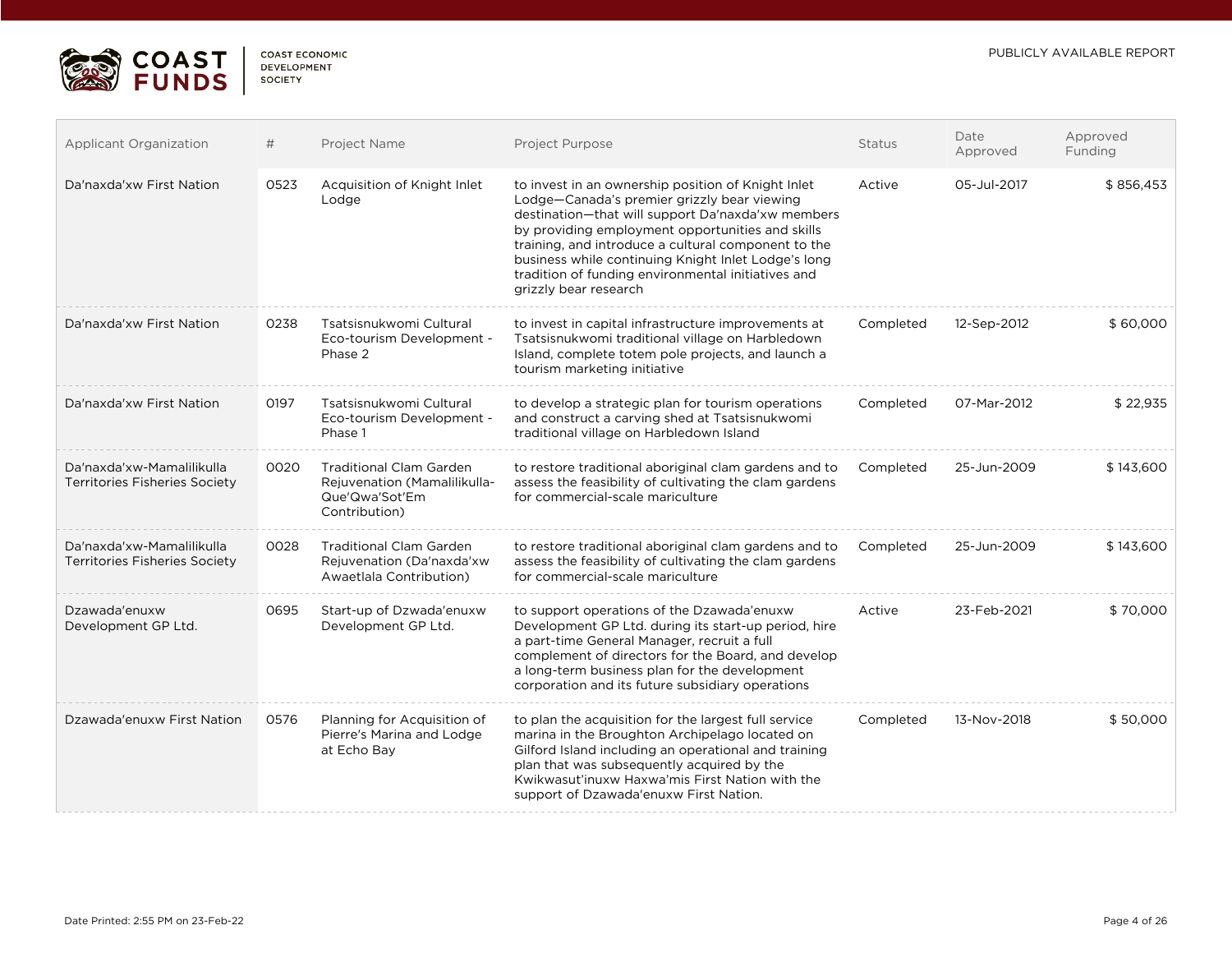

| <b>Applicant Organization</b>                                       | #    | Project Name                                                    | Project Purpose                                                                                                                                                                                                                                                                                                                                                                                    | Status    | Date<br>Approved | Approved<br>Funding |
|---------------------------------------------------------------------|------|-----------------------------------------------------------------|----------------------------------------------------------------------------------------------------------------------------------------------------------------------------------------------------------------------------------------------------------------------------------------------------------------------------------------------------------------------------------------------------|-----------|------------------|---------------------|
| Eagles' Nest Store (Operated<br>as Eagle's Nest Bed &<br>Breakfast) | 0639 | Expansion of Eagle's Nest<br>Bed & Breakfast                    | to invest in the expansion of a Wuikinuxy hospitality<br>business increasing the capacity from three to ten<br>rooms with the acquisition and renovation of two<br>new modular trailers providing additional<br>accommodation as well as expanding the fishing<br>charter operations offered to visitors of Wuikinuxy<br>(Rivers Inlet)                                                            | Active    | 25-Feb-2020      | \$224,357           |
| <b>Gingolx Enterprises Limited</b>                                  | 0399 | Start-up of Gingolx<br>Enterprises Ltd.                         | to commence operations and support the start-up of Completed<br>the Village of Gingolx's new development<br>corporation, Gingolx Enterprises Ltd. (GEL), and to<br>develop a strategic plan that is aligns with the<br>community's long-term vision for sustainable<br>economic development                                                                                                        |           | 03-Jun-2015      | \$100,000           |
| Gitanyow Huwilp Society                                             | 0541 | Gitanyow Commercial<br><b>Fishery Asset Purchase</b>            | to invest in capital assets for the Gitanyow sockeye<br>salmon commercial fishery that will support the 12<br>seasonal fishers in the community by lowering their<br>fixed start-up costs                                                                                                                                                                                                          | Completed | 06-Sep-2017      | \$6,573             |
| Gitga'at Development<br>Corporation                                 | 0558 | Start-up of Gitga'at<br>Laundromat Services in<br>Prince Rupert | To revitalize and renovate a commercial unit to<br>support the success of the Gitga'at Development<br>Corporation-owned building in Prince Rupert by<br>establishing a laundromat business that will<br>generate income and employment for Gitga'at First<br>Nation members.                                                                                                                       | Active    | 29-Aug-2018      | \$300,000           |
| Gitga'at Development<br>Corporation                                 | 0452 | Gitga'at Development<br>Corporation - 2015/16 Start-<br>up      | to support operations of the Gitga'at Development<br>Corporation during its start-up period, hire a Chief<br>Executive Officer, recruit a full compliment of<br>directors for the Board, develop a long-term<br>business plan for the development corporation and<br>its future subsidiary operations, and initiate legal<br>transfer of the Nation's businesses to the<br>development corporation | Completed | 08-Sep-2015      | \$229,295           |
| Gitga'at First Nation                                               | 0521 | Acquisition of Prince Rupert<br>Office Building                 | to acquire and renovate a 10,000 square foot<br>commercial space in Prince Rupert to house the<br>Gitga'at First Nation's Development Corporation,<br>Treaty Office, Employment and Training Centre, and<br>a new elder's centre that will provide greater<br>support for the community members living in the<br>area                                                                              | Completed | 08-Mar-2017      | \$370,000           |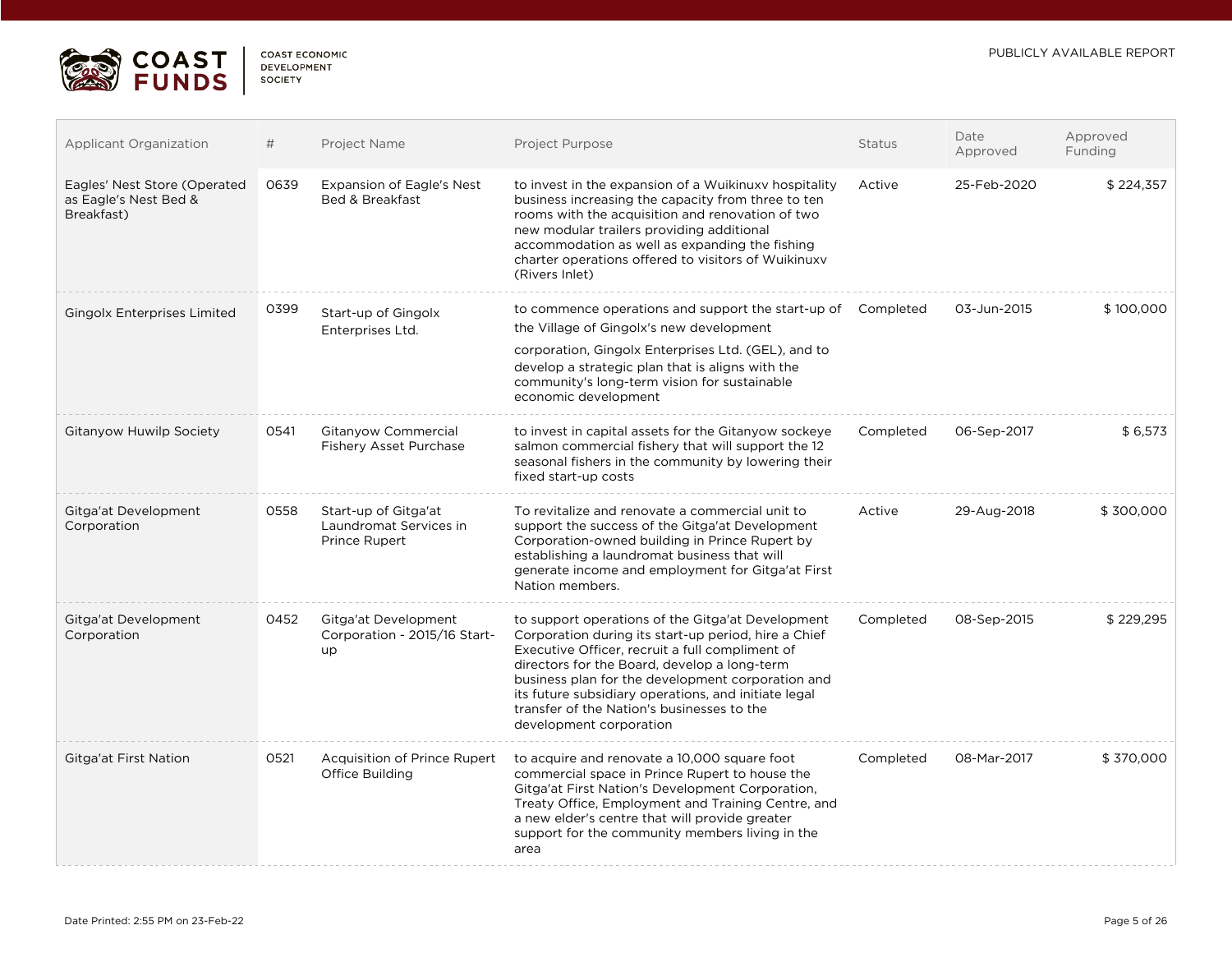

| <b>COAST ECONOMIC</b> |  |
|-----------------------|--|
| <b>DEVELOPMENT</b>    |  |
| <b>SOCIETY</b>        |  |

| <b>Applicant Organization</b>         | #    | Project Name                                                   | Project Purpose                                                                                                                                                                                                                                                                                                                                                                                                                                | Status    | Date<br>Approved | Approved<br>Funding |
|---------------------------------------|------|----------------------------------------------------------------|------------------------------------------------------------------------------------------------------------------------------------------------------------------------------------------------------------------------------------------------------------------------------------------------------------------------------------------------------------------------------------------------------------------------------------------------|-----------|------------------|---------------------|
| Gitga'at First Nation                 | 0389 | Start-up of Gitga'at Freight<br>Services                       | to establish a new community owned and operated<br>transportation company that will provide cost<br>effective freight service to Hartley Bay and<br>surrounding coastal communities                                                                                                                                                                                                                                                            | Completed | 15-Jun-2015      | \$860,014           |
| Gitga'at First Nation                 | 0368 | Hartley Bay High Speed<br><b>Broadband</b>                     | to invest in high speed broadband internet<br>connectivity throughout the community of Hartley<br>Bay to enable businesses to market and sell goods<br>and services online and via point of sale systems                                                                                                                                                                                                                                       | Completed | 22-Sep-2014      | \$268,000           |
| Gitga'at First Nation                 | 0152 | Gabion River Hydroelectric<br><b>Generation Project</b>        | to negotiate an energy purchase agreement with BC<br>Hydro and to complete development planning for a<br>run-of-river hydroelectric generation project<br>providing renewable energy to Hartley Bay                                                                                                                                                                                                                                            | Completed | 14-Jun-2011      | \$475,000           |
| Gitga'at First Nation                 | 0160 | Establishment of Gitga'at<br>Development Corporation           | to establish the Gitga'at Development Corporation,<br>recruit a board of directors, and commence<br>operations                                                                                                                                                                                                                                                                                                                                 | Completed | 14-Jun-2011      | \$219,300           |
| Gitga'at First Nation                 | 0121 | Five Year Community<br>Economic Development<br>Plan            | to develop a comprehensive five year community<br>economic development plan for the Nation that is<br>produced with significant input from community<br>engagement                                                                                                                                                                                                                                                                             | Completed | 29-Nov-2010      | \$64,000            |
| Gitmaxmak'ay Nisga'a PR/PE<br>Society | 0590 | Wilp-Sihoon Commercial<br>Smokehouse Start-up -<br>Phase 2     | to complete the Nisga'a Nation's investment in the<br>start-up of a commercial smokehouse facility for<br>sustainably harvested Nisga'a seafood products in<br>Prince Rupert, including completion of all regulatory<br>requirements and investment in training of new staff<br>to operationalize the business in 2019                                                                                                                         | Active    | 26-Feb-2019      | \$86,713            |
| Gitmaxmak'ay Nisga'a PR/PE<br>Society | 0312 | Wilp-Sihoon Commercial<br>Smokehouse Start-up                  | to expand operations in Prince Rupert by<br>constructing and operating a commercial<br>smokehouse facility for sustainably harvested<br>Nisga'a seafood products                                                                                                                                                                                                                                                                               | Completed | 22-Sep-2014      | \$177,000           |
| Gitxaała Nation                       | 0649 | Predevelopment for<br>Gitxaała Community Fishery<br>Enterprise | to complete pre-development work for the<br>expansion of Gitxaala's community fishery that will<br>be supported by the Fisheries Reconciliation<br>Agreement including hiring a new Fisheries Business<br>Manager and designing and assessing a site for a<br>new habour facility close to the village of Lach Klan;<br>this work will assist in providing the foundation for<br>more fishing employment opportunities to<br>community members | Active    | 25-Feb-2020      | \$355,000           |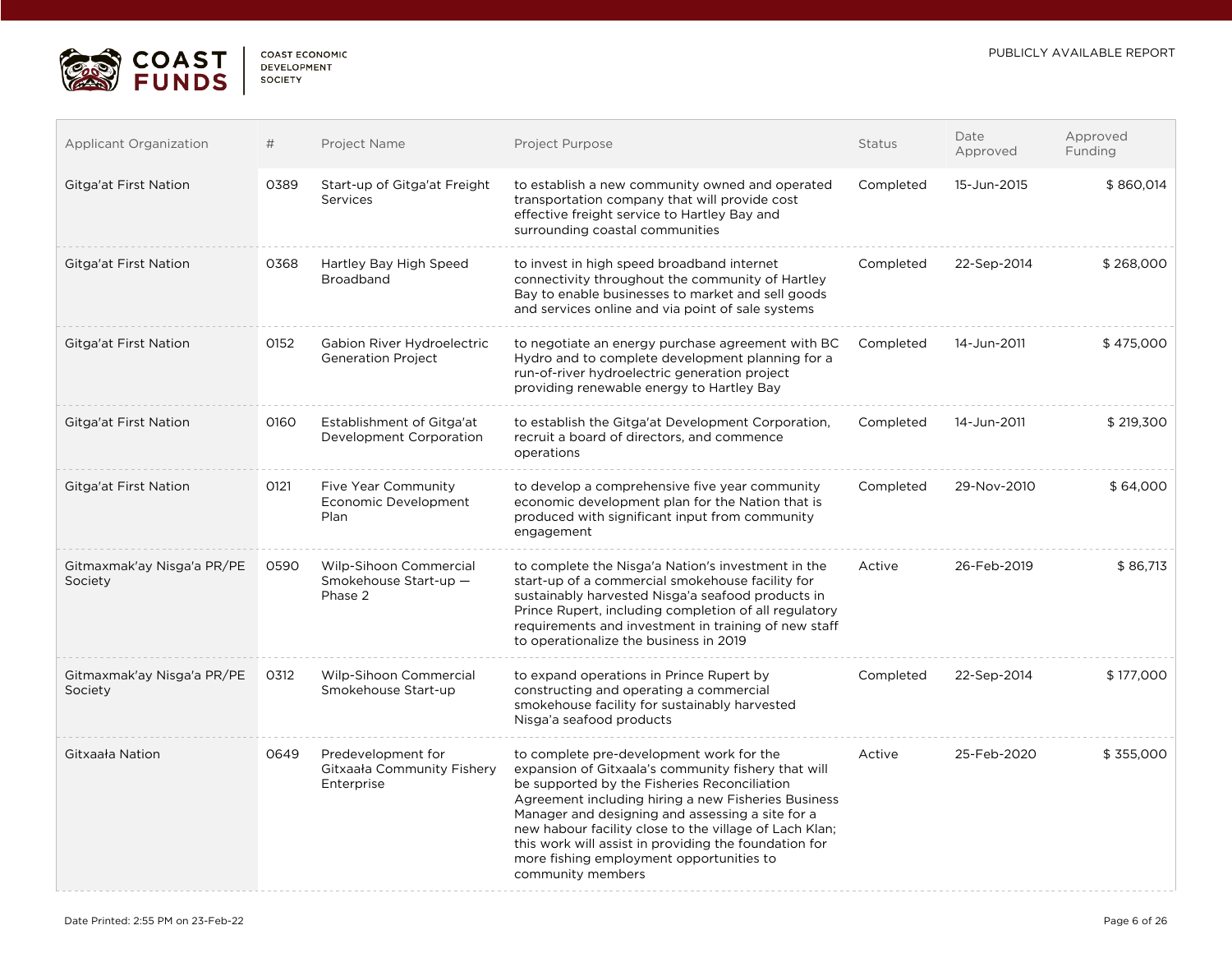

| COAST ECONOMIC     |  |
|--------------------|--|
| <b>DEVELOPMENT</b> |  |
| <b>SOCIETY</b>     |  |

| <b>Applicant Organization</b>                | #    | Project Name                                                                | Project Purpose                                                                                                                                                                                                                                                                                                                                                                                    | Status    | Date<br>Approved | Approved<br>Funding |
|----------------------------------------------|------|-----------------------------------------------------------------------------|----------------------------------------------------------------------------------------------------------------------------------------------------------------------------------------------------------------------------------------------------------------------------------------------------------------------------------------------------------------------------------------------------|-----------|------------------|---------------------|
| Gwa'sala-'Nakwaxda'xw First<br><b>Nation</b> | 0390 | Hotel Acquisition and<br>Redevelopment in Port<br>Hardy                     | to purchase and redevelop an existing business in<br>Port Hardy into a four star tourism-oriented hotel<br>and conference centre                                                                                                                                                                                                                                                                   | Completed | 23-Mar-2015      | \$866,192           |
| Gwa'sala-'Nakwaxda'xw First<br><b>Nation</b> | 0233 | Commercial Cold Storage<br>Warehouse Start-up                               | to invest in the start-up of a new cold storage<br>warehouse facility in Port Hardy in partnership with<br>a commercial seafood processor                                                                                                                                                                                                                                                          | Completed | 18-Nov-2014      | \$300,000           |
| Gwa'sala-'Nakwaxda'xw First<br><b>Nation</b> | 0380 | kawatsi Economic<br>Development Corp. -<br>2014/15 Operations               | to continue the start-up of operations for kawatsi<br>Economic Development Corporation through<br>2014/15                                                                                                                                                                                                                                                                                          | Completed | 18-Nov-2014      | \$193,250           |
| Gwa'sala-'Nakwaxda'xw First<br><b>Nation</b> | 0354 | Start-up of kawatsi<br>Economic Development<br>Corporation                  | to commence operations of the Nations' new<br>development corporation, staff the organization,<br>and develop operating business plans for the<br>corporation and its subsidiaries                                                                                                                                                                                                                 | Completed | 03-Jun-2014      | \$218,750           |
| Gwa'sala-'Nakwaxda'xw First<br><b>Nation</b> | 0088 | Community Strategic<br>Planning and Development<br><b>Corporation Setup</b> | to engage the community in the creation of a five<br>year strategic plan for the Nations' economic<br>development and to establish a development<br>corporation                                                                                                                                                                                                                                    | Completed | 22-Sep-2010      | \$328,815           |
| H'aiagal'ath Grizzly Bear<br>Tours Inc.      | 0644 | Wuikinuxy Bear Viewing<br>Start-up                                          | to invest in the infrastructure and business start-up<br>of a new Grizzly bear viewing operation based in the<br>Gelbala (Kilbella Estuary Conservancy) in the<br>Wuikinuxv territory; the business will provide<br>employment and training opportunities to<br>Wuikinuxy community members and contribute to<br>building a tourism-based economy while conserving<br>and protecting Grizzly bears | Active    | 25-Feb-2020      | \$240,000           |
| Haida Enterprise Corporation<br>(HaiCo)      | 0097 | Acquisition of the Tlell River<br>Lodge                                     | to purchase a tourism business, end the commercial<br>black bear hunt on Haida Gwaii, and start-up a new<br>business, the Haida House at Tlaal                                                                                                                                                                                                                                                     | Completed | 18-Nov-2010      | \$2,100,000         |
| Haida Enterprise Corporation<br>(HaiCo)      | 0099 | Consolidation of Haida<br>Scallop Farms to Cumshewa<br>Inlet                | to purchase the assets of two pilot-scale scallop<br>farms and transfer existing infrastructure to<br>establish a single commercial-scale operation                                                                                                                                                                                                                                                | Completed | 22-Sep-2010      | \$631,000           |
| Haida Enterprise Corporation<br>(HaiCo)      | 0081 | Start-up of Haida Enterprise<br>Corporation (HaiCo)                         | to establish and support the start-up of the Haida<br>Nation's new economic development corporation,<br>Haida Enterprise Corporation (HaiCo)                                                                                                                                                                                                                                                       | Completed | 20-Apr-2010      | \$533,708           |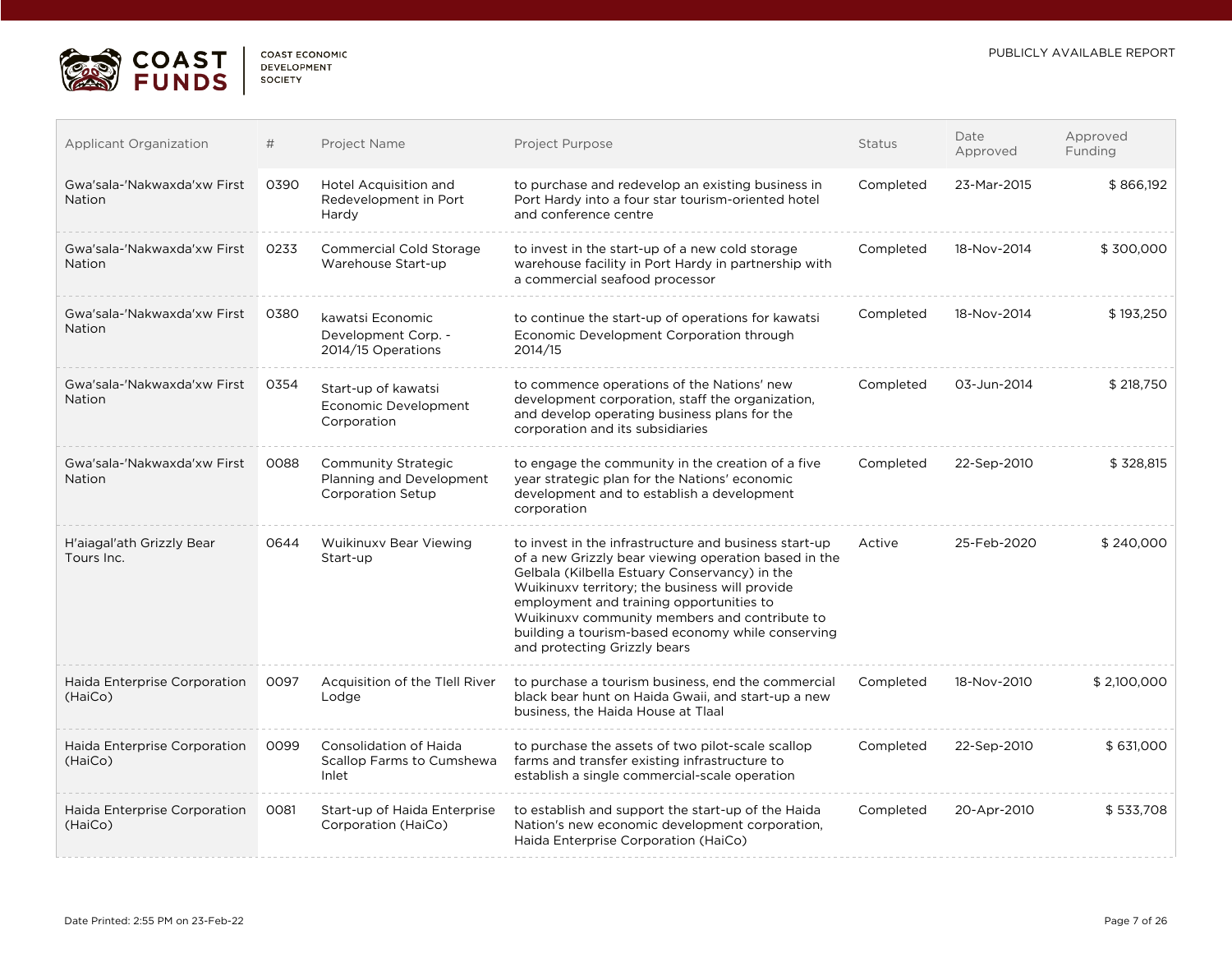

 $\mathcal{L}_{\mathcal{A}}$ 

| <b>COAST ECONOMIC</b> |  |
|-----------------------|--|
| DEVELOPMENT           |  |
| SOCIETY               |  |

| <b>Applicant Organization</b>                       | #    | Project Name                                                            | Project Purpose                                                                                                                                                                                                                                                                                                 | Status    | Date<br>Approved | Approved<br>Funding |
|-----------------------------------------------------|------|-------------------------------------------------------------------------|-----------------------------------------------------------------------------------------------------------------------------------------------------------------------------------------------------------------------------------------------------------------------------------------------------------------|-----------|------------------|---------------------|
| <b>Haisla Nation Council</b>                        | 0428 | Haisla Town Centre -<br><b>Commercial Office Complex</b><br>Development | to prepare detailed design drawings and to<br>complete associated work to bring a development<br>permit to the approval stage for a commercial office<br>complex at Haisla Town Centre in downtown Kitimat                                                                                                      | Active    | 03-Jun-2015      | \$100,000           |
| <b>Haisla Nation Council</b>                        | 0387 | Acquisition of the Kitimat<br>Valley Institute Property<br>and Facility | to acquire the land and training facility where<br>Kitimat Valley Institute is located from Coast<br>Mountain School District #82                                                                                                                                                                               | Active    | 23-Mar-2015      | \$600,000           |
| <b>Haisla Nation Council</b>                        | 0379 | Development of Haisla<br><b>Town Centre</b>                             | to undertake and complete the rezoning and<br>subdivision process in order to secure necessary<br>permits for development of the first condominium at<br>the new Haisla Town Centre in Kitimat                                                                                                                  | Completed | 01-Dec-2014      | \$1,200,000         |
| <b>Haisla Nation Council</b>                        | 0314 | Acquisition of MK Bay<br>Marina                                         | to finalize a joint venture partnership and acquire<br>MK Bay Marina from the Regional District of Kitimat-<br><b>Stikine</b>                                                                                                                                                                                   | Completed | 01-Dec-2014      | \$882,705           |
| <b>Haisla Nation Council</b>                        | 0372 | <b>Acquisition of Commercial</b><br>Office Space in Kitamaat            | to acquire a commercial office building in Kitamaat<br>Village and invest in significant capital<br>improvements                                                                                                                                                                                                | Completed | 22-Sep-2014      | \$495,000           |
| <b>Haisla Nation Council</b>                        | 0353 | Land Acquisition in<br>Downtown Kitimat                                 | to acquire a property from the Province of British<br>Columbia that is located in the center of Kitimat and<br>strategically located for future development                                                                                                                                                     | Completed | 03-Jun-2014      | \$419,000           |
| <b>Haisla Nation Council</b>                        | 0047 | <b>Expansion of Haisla</b><br><b>Contracting Services</b>               | to purchase heavy equipment in order to diversify<br>and expand Haisla Contracting Service's existing<br>business with local governments, manufacturing<br>companies, and highway maintenance firms                                                                                                             | Completed | 04-May-2009      | \$148,738           |
| Hamatsa Reforestation Ltd.                          | 0554 | Silviculture Business Start-<br>up                                      | To acquire equipment and begin operations for a<br>new silviculture business based in Rivers Inlet; the<br>business will provide employment and training<br>opportunities to members of the Wuikinuxy<br>community while helping to sustainably manage<br>forests in Wuikinuxy territory.                       | Active    | 27-Feb-2018      | \$150,000           |
| <b>Heiltsuk Economic</b><br>Development Corporation | 0626 | Infrastructure Upgrades for<br>Lama Pass Fuel Co LP                     | to invest in the infrastructure of Lama Pass Fuel Co.<br>Limited Partnership in Bella Bella that will support<br>the business to partner with Pacific Coastal Airlines<br>Limited and expand their product line to jet fuel,<br>increasing their net income and improving inventory<br>and cash flow management | Active    | 25-Feb-2020      | \$150,000           |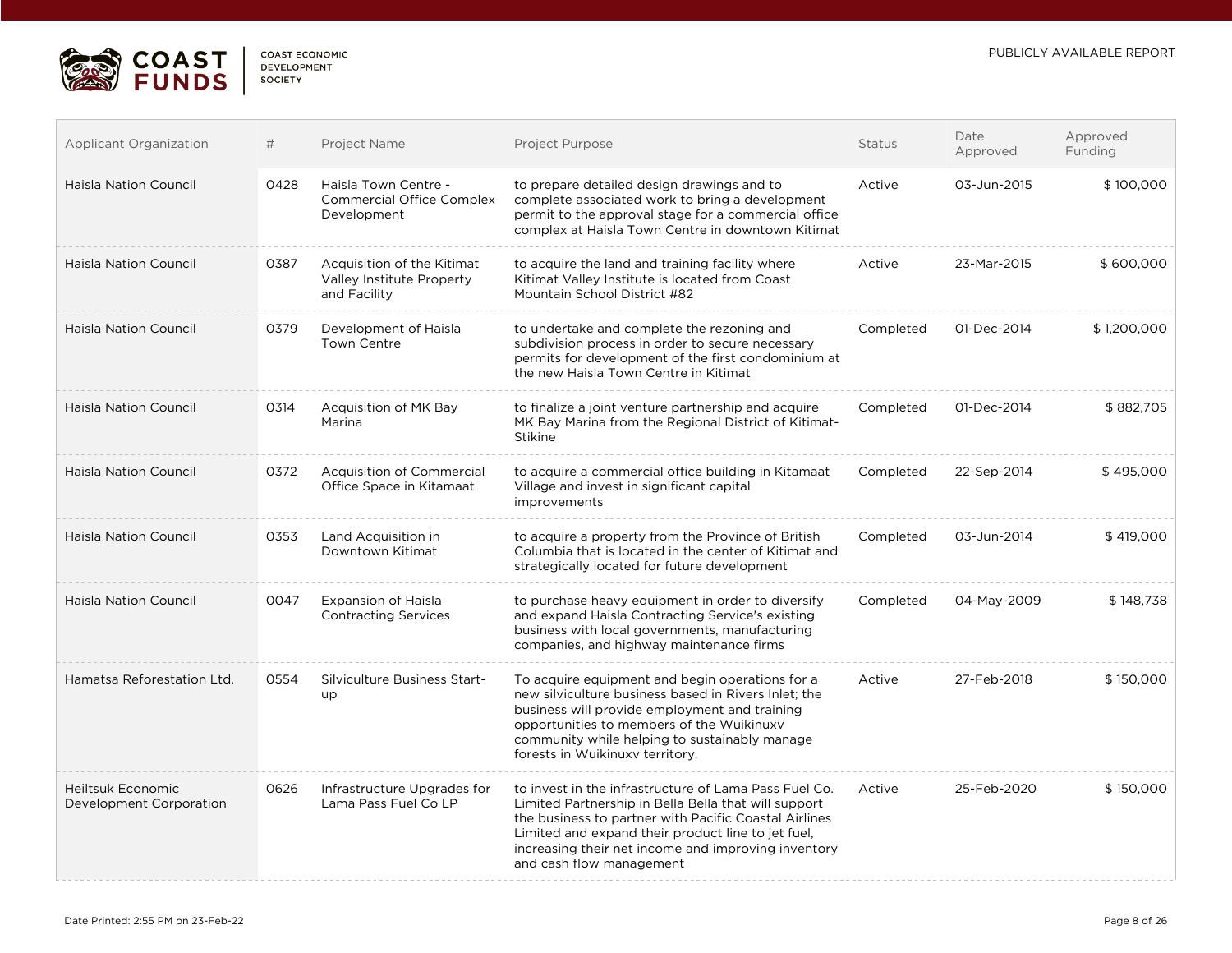

| COAST FCONOMIC     |
|--------------------|
| <b>DEVELOPMENT</b> |
| <b>SOCIETY</b>     |
|                    |

| <b>Applicant Organization</b>                | #    | Project Name                                                                       | Project Purpose                                                                                                                                                                                                                                                                                                                                                                                                                                                                                                                                                                                                            | Status    | Date<br>Approved | Approved<br>Funding |
|----------------------------------------------|------|------------------------------------------------------------------------------------|----------------------------------------------------------------------------------------------------------------------------------------------------------------------------------------------------------------------------------------------------------------------------------------------------------------------------------------------------------------------------------------------------------------------------------------------------------------------------------------------------------------------------------------------------------------------------------------------------------------------------|-----------|------------------|---------------------|
| Heiltsuk Economic<br>Development Corporation | 0625 | <b>Heiltsuk Economic</b><br>Development Corporation-<br>2019/20 Operations         | To support operations of the Heiltsuk Economic<br>Development Corporation (HEDC) and its seven<br>subsidiary companies to complete updated business<br>plans for each operating entity; establish a new local<br>economic development fund; streamline the<br>operations and associated overhead of HEDC; to<br>spur new developments including airport terminal<br>improvements, expanded fish plant operations, jet<br>fuel supply and delivery to air transportation<br>companies; and to secure opportunities for<br>sustainable development through active<br>participation in the Haíłcístut Reconciliation Process. | Active    | 21-May-2019      | \$196,700           |
| Heiltsuk Economic<br>Development Corporation | 0600 | Predevelopment for<br>Construction of a New Bella<br><b>Bella Airport Terminal</b> | to fund predevelopment surveys and site<br>preparation that will enable Heiltsuk Tribal Council<br>and Heiltsuk Economic Development Corporation<br>raise significant public infrastructure investment to<br>expand the airport terminal in Bella Bella,<br>modernizing this vital transportation hub that is<br>relied on by community members, commercial<br>operators, and government agencies for accessing<br>BC's central coast region                                                                                                                                                                               | Active    | 26-Feb-2019      | \$88,500            |
| Heiltsuk Economic<br>Development Corporation | 0566 | Heiltsuk Economic<br>Development Corporation -<br>2018/19 Operations               | To support operations of the Heiltsuk Economic<br>Development Corporation and its seven subsidiary<br>companies including providing skills development<br>for the First Nations Business Advisory Services<br>team, recruiting senior management positions, and<br>having an active role in the reconciliation process as<br>it relates to economic development.                                                                                                                                                                                                                                                           | Completed | 22-May-2018      | \$221,050           |
| Heiltsuk Economic<br>Development Corporation | 0524 | <b>Heiltsuk Economic</b><br>Development Corporation -<br>2017/18 Operations        | to support operations of the Heiltsuk Economic<br>Development Corporation and its seven subsidiary<br>companies including securing long-term funding for<br>the operations of the Bella Bella Fish Plant, to<br>improve access to capital for entrepreneurs and<br>increase capacity for business managers in Bella<br>Bella                                                                                                                                                                                                                                                                                               | Completed | 30-May-2017      | \$280,000           |
| Heiltsuk Economic<br>Development Corporation | 0522 | Bella Bella Ice House Capital<br>Improvements                                      | to invest in capital improvements of the Bella Bella<br>Ice House to attract fishing vessels to the Bella Bella<br>Fish Plant and support local fishers and seafood<br>processing employees in the community                                                                                                                                                                                                                                                                                                                                                                                                               | Completed | 30-May-2017      | \$110,000           |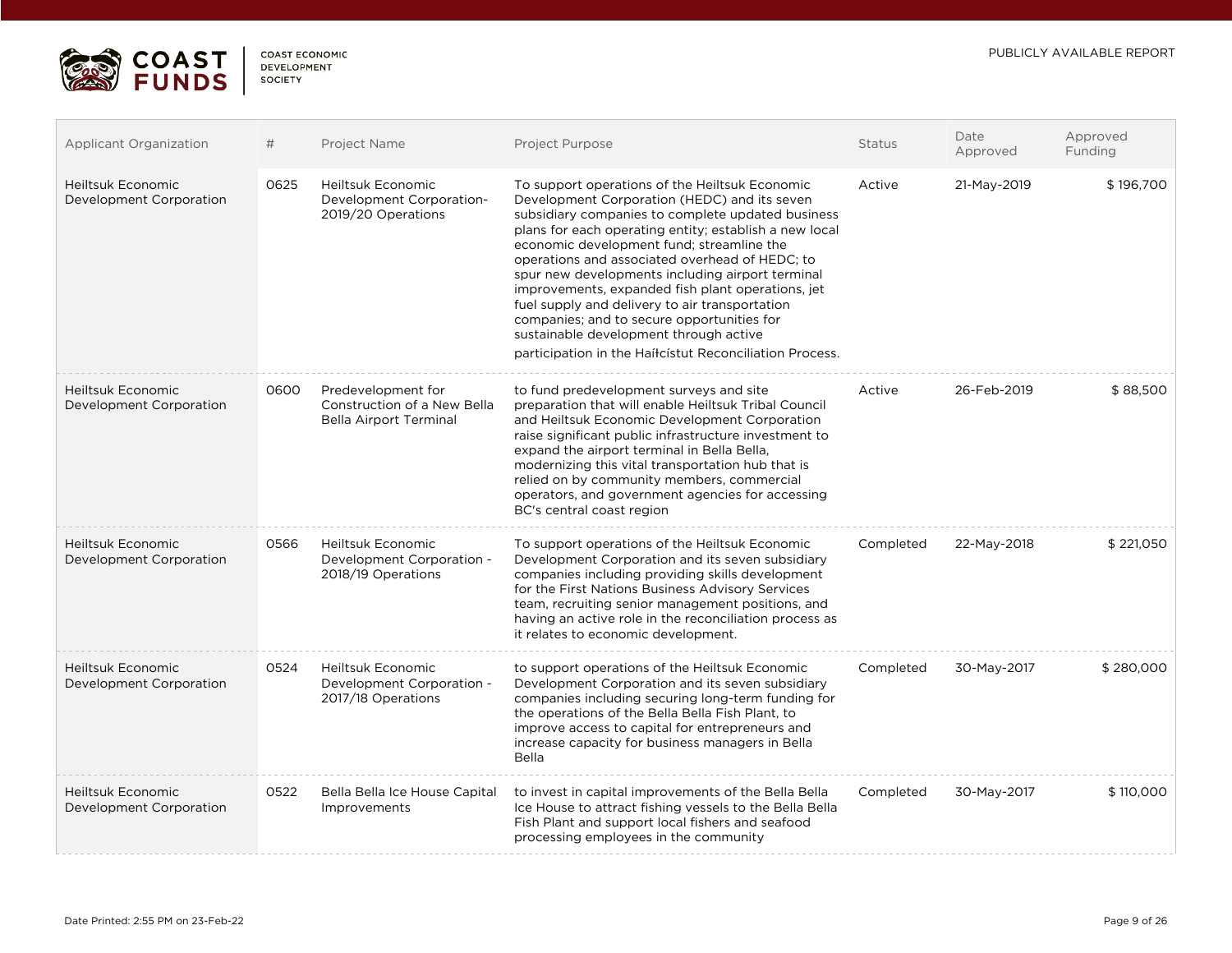

| COAST FCONOMIC |
|----------------|
| DEVELOPMENT    |
| SOCIETY        |

| <b>Applicant Organization</b>                       | #    | Project Name                                                                                                           | Project Purpose                                                                                                                                                                                                                                                                                                                                                                         | Status    | Date<br>Approved | Approved<br>Funding |
|-----------------------------------------------------|------|------------------------------------------------------------------------------------------------------------------------|-----------------------------------------------------------------------------------------------------------------------------------------------------------------------------------------------------------------------------------------------------------------------------------------------------------------------------------------------------------------------------------------|-----------|------------------|---------------------|
| <b>Heiltsuk Economic</b><br>Development Corporation | 0474 | Heiltsuk Economic<br>Development Corp. -<br>2016/17 Operations                                                         | to support operations of the Development<br>Corporation, develop new tourism businesses in<br>partnership with entrepreneurs in Bella Bella,<br>continue research and development of aquaculture<br>initiatives, develop capacity in silviculture, and<br>oversee major capital projects including the Waglisla<br>Commercial Complex and the Bella Bella airport<br>terminal expansion | Completed | 24-May-2016      | \$280,000           |
| <b>Heiltsuk Economic</b><br>Development Corporation | 0374 | Wáglísla Commercial<br>Complex Construction and<br>Start-up                                                            | to revitalize the community center of Bella Bella by<br>constructing and operating a new retail commercial<br>complex that provides community services,<br>including a new grocery store with a bakery and<br>post office                                                                                                                                                               | Completed | 07-Mar-2016      | \$2,000,000         |
| Heiltsuk Economic<br>Development Corporation        | 0416 | Bella Bella Airport Terminal<br>- Retail and Amenity<br>Improvements and<br>Establishing an Airport<br>Improvement Fee | to increase commercial retail space for local<br>entrepreneurs within the airport terminal and to<br>establish an airport improvement fee that creates a<br>stable revenue stream for future improvements, and<br>modernize the facility that is relied on by community<br>members, commercial operators, and government<br>agencies for accessing BC's central coast region            | Active    | 08-Sep-2015      | \$115,000           |
| Heiltsuk Economic<br>Development Corporation        | 0449 | <b>Heiltsuk Economic</b><br>Development Corp. -<br>2015/16 Executive<br>Recruitment                                    | as a key element of finalizing a major restructuring<br>of the Nation's development corporation, to recruit<br>and staff a new Chief Operating Officer position that<br>will be responsible for managing and expanding the<br>Nation's forestry, commercial, transportation,<br>aquaculture and tourism business operations                                                             | Completed | 08-Sep-2015      | \$50,000            |
| <b>Heiltsuk Economic</b><br>Development Corporation | 0407 | Heiltsuk Economic<br>Development Corp. -<br>2015/16 Restructuring                                                      | to finalize a major restructuring of the Nation's<br>group of companies under a new holdings board<br>with three operating boards, to continue operations<br>of the development corporation, and to develop a<br>number of new forestry, commercial, transportation,<br>aquaculture and tourism business opportunities                                                                  | Completed | 03-Jun-2015      | \$300,000           |
| <b>Heiltsuk Economic</b><br>Development Corporation | 0363 | Expansion of Waglisla<br>Freight                                                                                       | to invest in capital upgrades, productivity enhancing<br>equipment, and provide working capital for an<br>expansion of Waglisla Freight Agency LP                                                                                                                                                                                                                                       | Completed | 22-Sep-2014      | \$65,000            |
| <b>Heiltsuk Economic</b><br>Development Corporation | 0328 | <b>Heiltsuk Economic</b><br>Development Corp. -<br>2014/15 Operations                                                  | to continue operations as the tribal council and<br>development corporation implement legal and<br>structural changes to the Nation's governance of its<br>companies                                                                                                                                                                                                                    | Completed | 03-Jun-2014      | \$250,000           |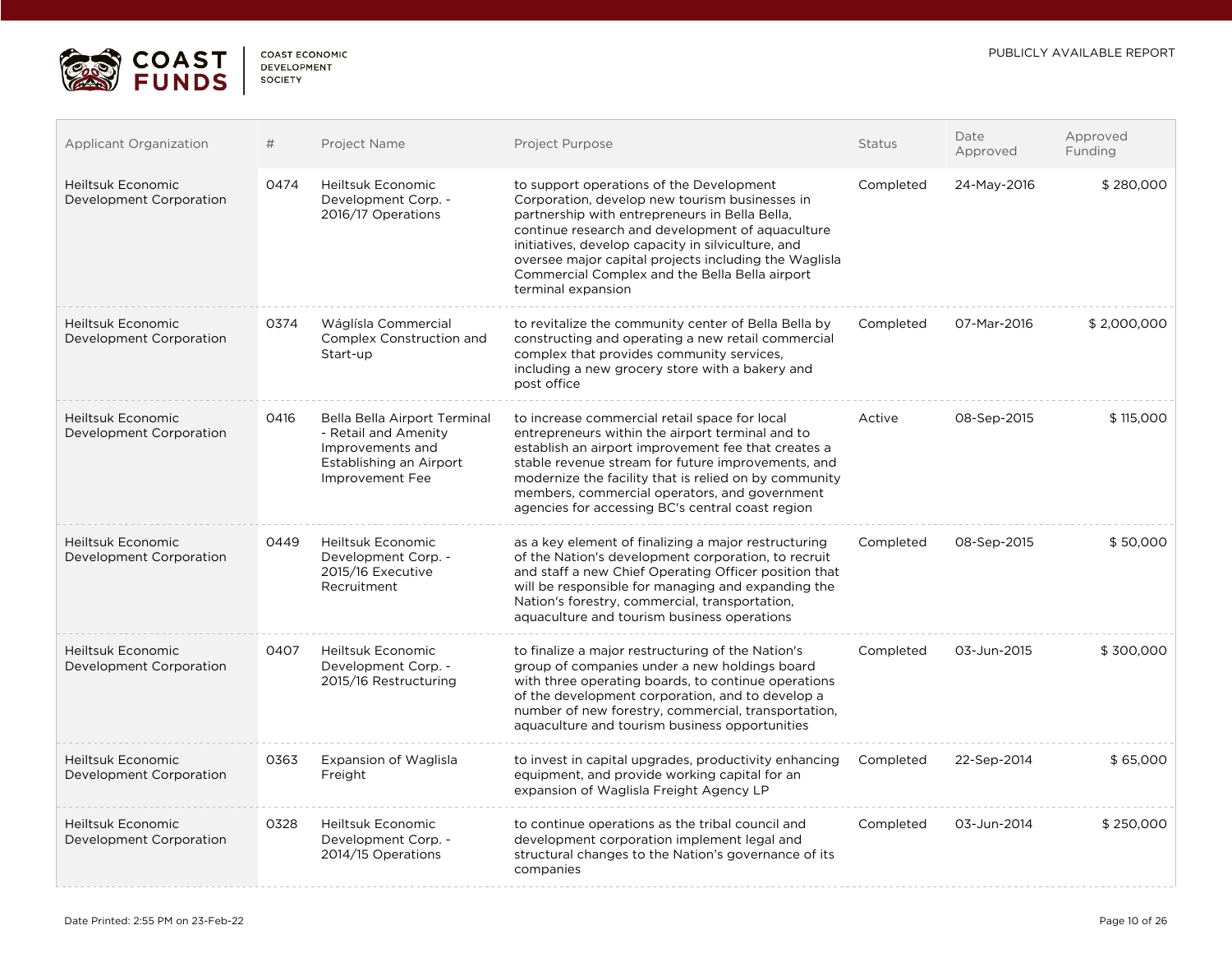

| CUAST ECUNUMIC     |  |
|--------------------|--|
| <b>DEVELOPMENT</b> |  |
| SOCIETY            |  |

| Applicant Organization                              | #    | Project Name                                                          | Project Purpose                                                                                                                                                                                     | <b>Status</b> | Date<br>Approved | Approved<br>Funding |
|-----------------------------------------------------|------|-----------------------------------------------------------------------|-----------------------------------------------------------------------------------------------------------------------------------------------------------------------------------------------------|---------------|------------------|---------------------|
| Heiltsuk Economic<br>Development Corporation        | 0326 | <b>Business Planning for</b><br><b>Operating Subsidiaries</b>         | to continue operations as management develops<br>business plans for each subsidiary company and the<br>Board develops a new five year strategic plan                                                | Completed     | 06-Mar-2014      | \$125,000           |
| Heiltsuk Economic<br>Development Corporation        | 0275 | Heiltsuk Economic<br>Development Corp. -<br>2013/14 Operations        | to continue operations for six months while the<br>tribal council and development corporation<br>determine changes to the Nation's governance<br>structure for economic development                 | Completed     | 11-Jun-2013      | \$168,500           |
| <b>Heiltsuk Economic</b><br>Development Corporation | 0206 | Heiltsuk Economic<br>Development Corp. -<br>2012/13 Operations        | to continue the start-up of operations for the<br>development corporation through 2012/13 including<br>management support for subsidiary companies and<br>development of new business opportunities | Completed     | 07-Jun-2012      | \$250,000           |
| Heiltsuk Economic<br>Development Corporation        | 0145 | Recommissioning the Bella<br><b>Bella Fish Plant</b>                  | to recommence operations of a large scale seafood<br>processing facility under Heiltsuk Fisheries<br>Management Ltd.                                                                                | Completed     | 14-Jun-2011      | \$300,000           |
| Heiltsuk Economic<br>Development Corporation        | 0146 | <b>Heiltsuk Economic</b><br>Development Corp. -<br>2011/12 Operations | to continue the start-up of operations of the<br>Nations' new development corporation, assess joint<br>venture opportunities, and continue business<br>development for subsidiary companies         | Completed     | 31-May-2011      | \$180,000           |
| Heiltsuk Economic<br>Development Corporation        | 0103 | Marine Transportation<br>Infrastructure Investment                    | to construct a new marine fuel facility and upgrade<br>the existing fuel service operated by Lama Pass Fuel<br>Company in Bella Bella                                                               | Completed     | 29-Nov-2010      | \$350,000           |
| Heiltsuk Economic<br>Development Corporation        | 0100 | <b>Expansion of Waglisla</b><br>Shellfish LP                          | to invest in scallop farm infrastructure to operate a<br>commercial-scale aquaculture business in Heiltsuk<br>territory in partnership with Coastal Shellfish<br>Corporation                        | Completed     | 22-Sep-2010      | \$622,995           |
| <b>Heiltsuk Economic</b><br>Development Corporation | 0082 | Heiltsuk Economic<br>Development Corp. -<br>2010/11 Operations        | to continue the start-up of operations of the<br>Nations' new development corporation, implement<br>the new strategic plan, and convene the new board<br>of directors regularly                     | Completed     | 20-Apr-2010      | \$250,000           |
| Heiltsuk Economic<br>Development Corporation        | 0049 | Start-up of Heiltsuk<br>Economic Development<br>Corporation           | to transfer existing businesses under management<br>of the tribal council to the new development<br>corporation, to recruit a CEO, develop a strategic<br>plan, and to commence operations          | Completed     | 22-Jan-2009      | \$367,330           |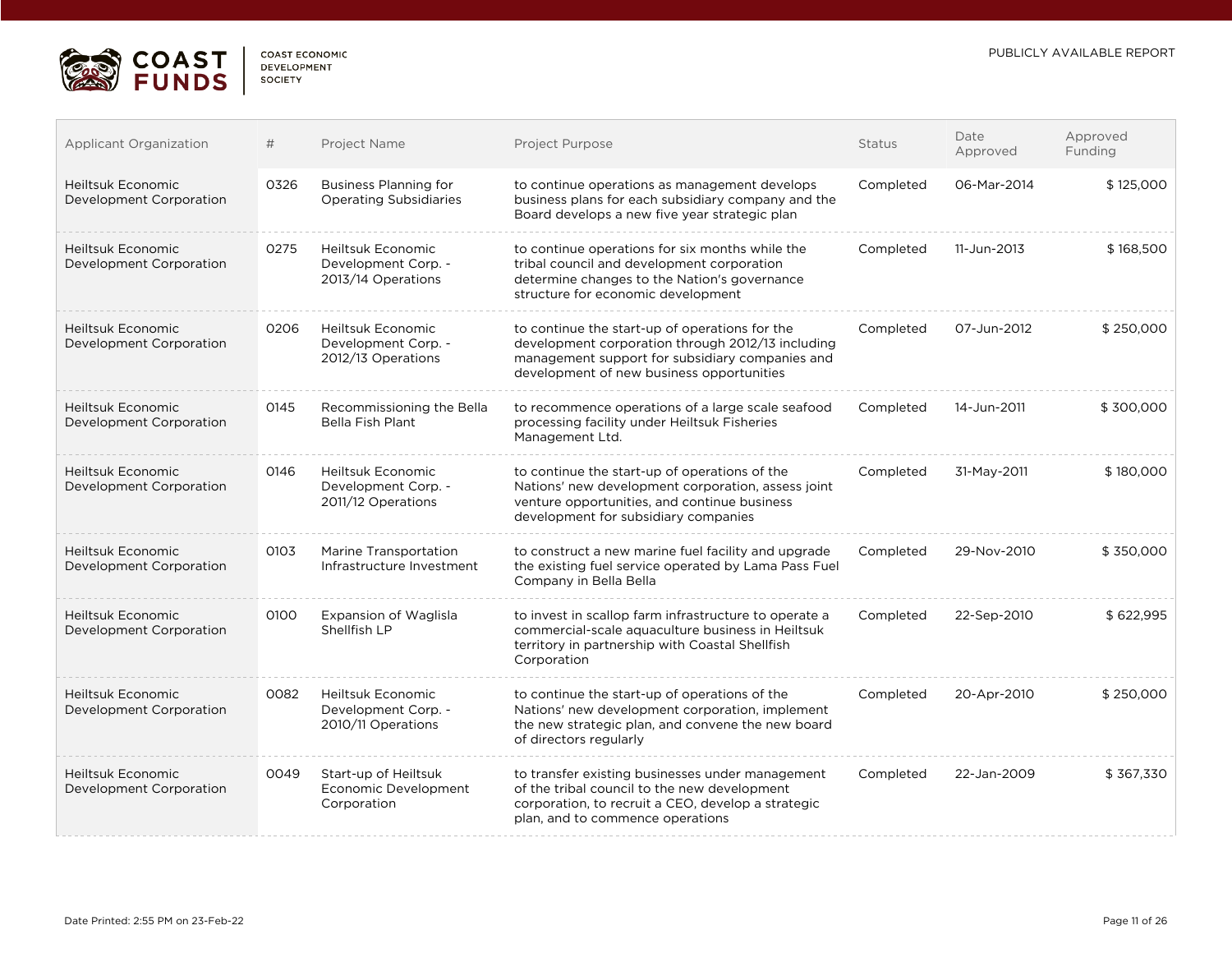

| <b>COAST ECONOMIC</b> |
|-----------------------|
| <b>DEVELOPMENT</b>    |
| <b>SOCIETY</b>        |
|                       |

| <b>Applicant Organization</b>                | #    | Project Name                                                                           | Project Purpose                                                                                                                                                                                                                                                                                                                                       | <b>Status</b> | Date<br>Approved | Approved<br>Funding |
|----------------------------------------------|------|----------------------------------------------------------------------------------------|-------------------------------------------------------------------------------------------------------------------------------------------------------------------------------------------------------------------------------------------------------------------------------------------------------------------------------------------------------|---------------|------------------|---------------------|
| Heiltsuk Economic<br>Development Corporation | 0051 | Waglisla Shellfish LP - Pilot-<br>Scale Aquaculture Trials                             | to continue pilot-scale scallop farming trials for a<br>future commercial-scale aquaculture business in<br>Heiltsuk territory in partnership with Coastal<br><b>Shellfish Corporation</b>                                                                                                                                                             | Completed     | 22-Jan-2009      | \$50,000            |
| <b>Heiltsuk Tribal Council</b>               | 0724 | Acquisition of Shearwater<br>Marine Resort                                             | to acquire Widsten Holdings Inc., including a<br>generational investment by the Haíłzaqv Nation in<br>the acquisition of Shearwater Marine Ltd., a<br>prominent marina and resort encompassing 63 acres<br>on Denny Island along with investments that<br>develop Indigenous-led ecotourism as a key<br>component of its business model going forward | Active        | 02-Nov-2021      | \$450,000           |
| <b>Heiltsuk Tribal Council</b>               | 0308 | <b>Commercial Fisheries</b><br><b>Business Retention and</b><br><b>Expansion Pilot</b> | to support local and regional commercial fishing<br>operators under a one time business retention and<br>expansion pilot program                                                                                                                                                                                                                      | Completed     | 27-Nov-2013      | \$149,920           |
| <b>Heiltsuk Tribal Council</b>               | 0235 | Loan Loss Reserve Facility                                                             | to secure a commercial loan up to \$3,000,000 in<br>order to support ongoing capital investment and<br>operations of the Bella Bella Fish Plant                                                                                                                                                                                                       | Completed     | 14-Jun-2012      | \$350,000           |
| <b>Heiltsuk Tribal Council</b>               | 0034 | Collaborative Due Diligence<br>for an Area-Based Forestry<br>Tenure                    | to collaborate with three other Nations to jointly<br>conduct negotiations with the Province of BC for a<br>large area-based forestry tenure and to undertake<br>comprehensive due diligence for the acquisition of a<br>major tree farm license supply block                                                                                         | Completed     | 25-Jun-2009      | \$117,000           |
| <b>Homalco First Nation</b>                  | 0562 | Restructuring of Homalco<br><b>Wildlife Tours</b>                                      | To restructure the cultural tourism program of<br>Homalco Wildlife Tours to improve its revenues and<br>create a more economically sustainable program<br>while supporting employment for Homalco<br>community members.                                                                                                                               | Completed     | 22-May-2018      | \$16,045            |
| <b>Homalco First Nation</b>                  | 0296 | Strategic Plan for Bute Inlet<br>Hydro Energy                                          | to develop a strategic plan for renewable energy<br>development within the Nation's traditional territory<br>surrounding Bute Inlet                                                                                                                                                                                                                   | Completed     | 03-Jun-2014      | \$88,582            |
| <b>Homalco First Nation</b>                  | 0144 | Homalco Wildlife Tours Inc.<br>- Ecotourism Expansion                                  | to expand the Nation's seasonal grizzly bear viewing<br>operations in Bute Inlet by purchasing and branding<br>a new 24 passenger bus, developing marketing<br>materials, and investing in the Orford Orientation<br>Center                                                                                                                           | Completed     | 07-Jun-2012      | \$95,000            |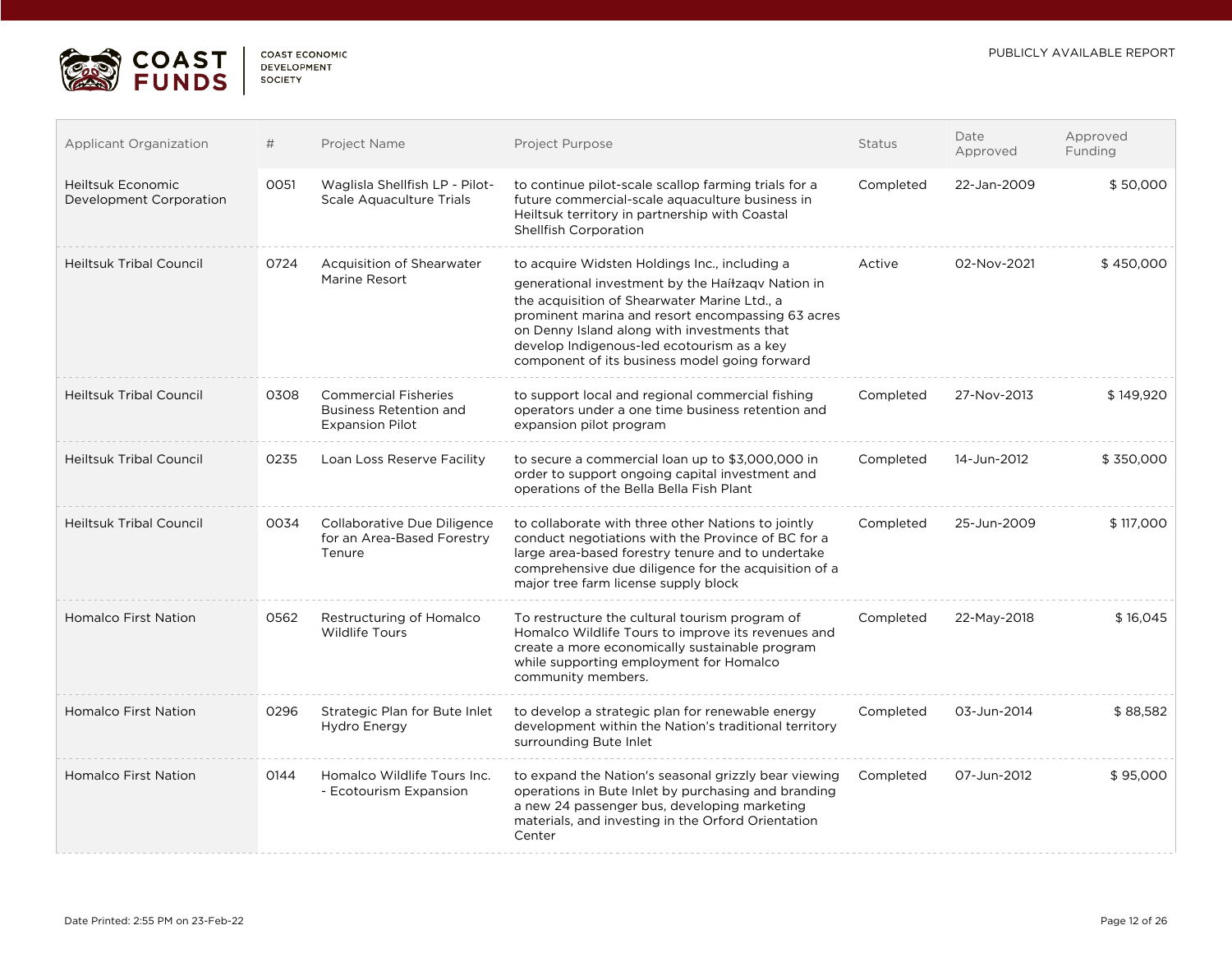

| COAST FCONOMIC |  |
|----------------|--|
| DEVELOPMENT    |  |
| <b>SOCIETY</b> |  |

| <b>Applicant Organization</b> | #    | Project Name                                                                    | Project Purpose                                                                                                                                                                                                                                                                                                                                        | Status    | Date<br>Approved | Approved<br>Funding |
|-------------------------------|------|---------------------------------------------------------------------------------|--------------------------------------------------------------------------------------------------------------------------------------------------------------------------------------------------------------------------------------------------------------------------------------------------------------------------------------------------------|-----------|------------------|---------------------|
| <b>Homalco First Nation</b>   | 0027 | Development of a<br>Comprehensive Community<br>Plan                             | to develop the Nation's comprehensive community<br>plan with a deep level of engagement with<br>community members including elders and youth                                                                                                                                                                                                           | Completed | 15-Sep-2009      | \$25,000            |
| <b>Homalco First Nation</b>   | 0041 | Ecotourism Program and<br>Orford Bay Hatchery<br>Development                    | to redevelop the Orford Bay salmon hatchery facility<br>and to develop safety guidelines and tour protocols<br>for the Nation's grizzly bear viewing business in<br><b>Bute Inlet</b>                                                                                                                                                                  | Completed | 25-Jun-2009      | \$166,000           |
| Homalco Wildlife Tours Inc.   | 0292 | Investment in Wildlife<br>Viewing and Cultural<br>Tourism Infrastructure        | to invest in infrastructure that will support and<br>expand the Nation's new aboriginal cultural tourism<br>program in Bute Inlet that operates in partnership<br>with Sonora Resorts, I'hos Tours, and a number of<br>whale watching operators that expanded the<br>community-owned company's tourism season from<br>73 days to over 166 days in 2015 | Completed | 16-Feb-2016      | \$110,000           |
| Homalco Wildlife Tours Inc.   | 0396 | Spring/Summer Cultural<br><b>Tourism Expansion</b>                              | to launch an aboriginal cultural tourism program in<br>Bute Inlet in partnership with Sonora Resorts and<br>I'hos Tours that will double the length of the<br>community-owned company's tourism season                                                                                                                                                 | Completed | 04-Mar-2015      | \$364,100           |
| K'ómoks First Nation          | 0280 | Food Safety Training for<br>Salish Seafoods LP                                  | to provide Hazard Analysis Critical Control Point<br>(HACCP) training for seafood processing staff<br>employed by Salish Seafoods LP                                                                                                                                                                                                                   | Completed | 11-Jun-2013      | \$2,685             |
| K'ómoks First Nation          | 0253 | Acquisition of a Comox<br>Valley Seafood Processing<br>Company                  | to acquire an independent seafood processing<br>company to be operated by the Nation as Salish<br>Seafoods LP for processing shellfish, finfish, and<br>value-added smoked products                                                                                                                                                                    | Completed | 12-Dec-2012      | \$402,735           |
| <b>Kitasoo Band Council</b>   | 0540 | Klemtu Hydropower Plant<br><b>Expansion Plan</b>                                | to assess the viability of increasing the generation<br>capacity of the existing hydropower facility on<br>Baron Lake in order to meet the community's<br>increasing energy demand and curb the use of diesel<br>in power generation                                                                                                                   | Completed | 06-Sep-2017      | \$34,365            |
| <b>Kitasoo Band Council</b>   | 0459 | Stewardship Office and<br>Accommodations Complex<br>- Construction and Start-up | to construct a new commercial office and<br>accommodations facility in Klemtu that will be<br>leased to Kitasoo/Xai'xais Integrated Resource<br>Authority, Spirit Bear Lodge, and Kitasoo Forestry<br>Ltd., supporting conservation, ecotourism, research,<br>and resource management initiatives throughout the<br>Nation's territory                 | Completed | 14-Jun-2016      | \$1,250,000         |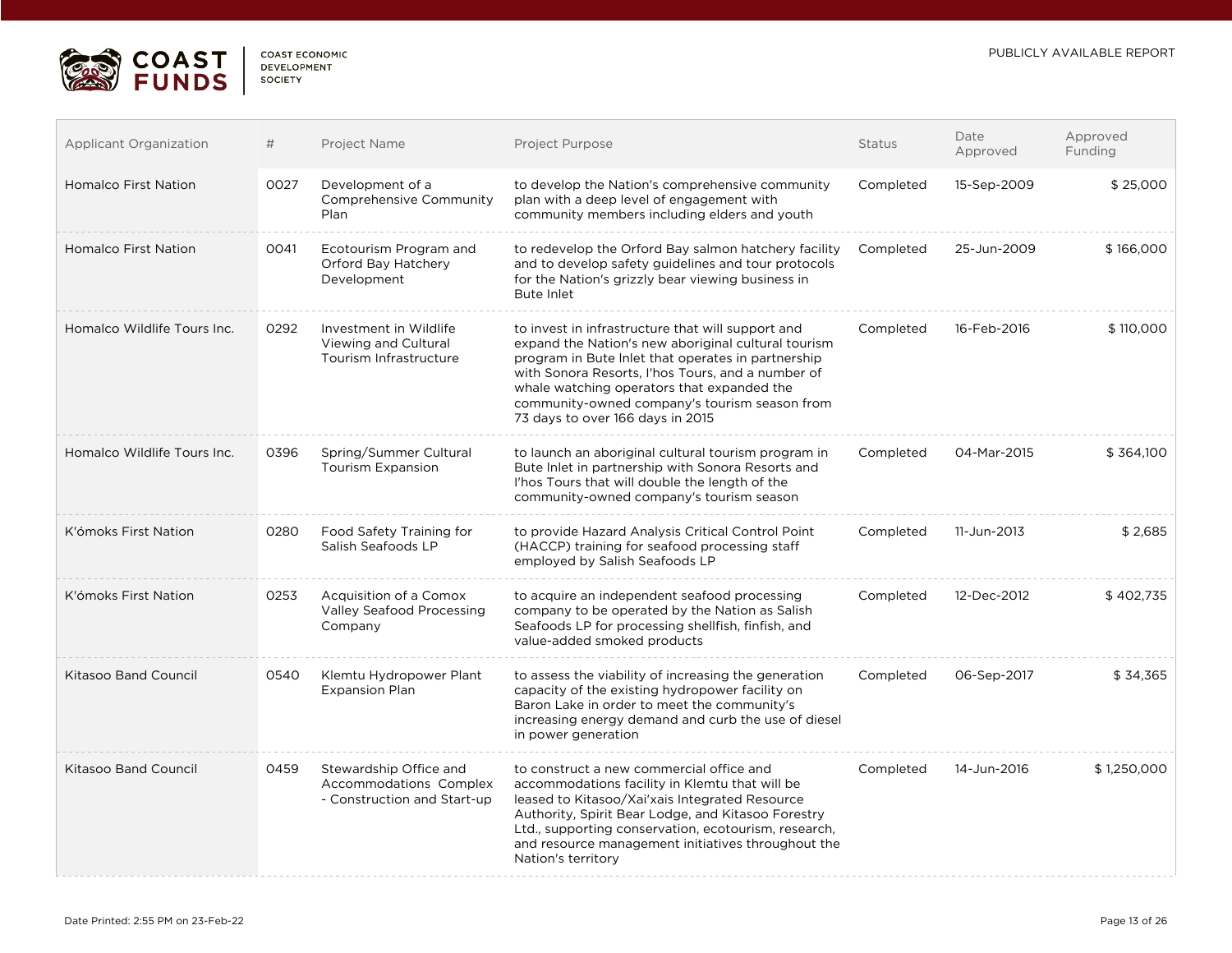

| COAST FCONOMIC |
|----------------|
| DEVELOPMENT    |
| SOCIETY        |
|                |

| <b>Applicant Organization</b>      | #    | Project Name                                                                         | Project Purpose                                                                                                                                                                                                                                                                                              | Status    | Date<br>Approved | Approved<br>Funding |
|------------------------------------|------|--------------------------------------------------------------------------------------|--------------------------------------------------------------------------------------------------------------------------------------------------------------------------------------------------------------------------------------------------------------------------------------------------------------|-----------|------------------|---------------------|
| Kitasoo Band Council               | 0381 | Protecting and Registering<br>the Spirit Bear Trademark                              | to assert the Kitasoo/Xaixais Nations as the sole<br>holders of the Spirit Bear brand and to register the<br>Spirit Bear trademark in Canada                                                                                                                                                                 | Completed | 18-Nov-2014      | \$45,000            |
| Kitasoo Band Council               | 0245 | <b>Expansion of Kitasoo</b><br>Seafoods Ltd. into Wild<br>Fisheries                  | to expand the Nation's existing salmon processing<br>facility in Klemtu to enable wild harvested seafood<br>processing of herring, spawn on kelp, sea<br>cucumbers, prawn, halibut and other species                                                                                                         | Completed | 12-Dec-2012      | \$660,000           |
| Kitasoo Band Council               | 0036 | Collaborative Due Diligence<br>for an Area-Based Forestry<br>Tenure                  | to collaborate with three other Nations to jointly<br>conduct negotiations with the Province of BC for a<br>large area-based forestry tenure and to undertake<br>comprehensive due diligence for the acquisition of a<br>major tree farm license supply block                                                | Completed | 25-Jun-2009      | \$78,000            |
| Kitasoo Band Store Ltd.            | 0711 | <b>Kitasoo Band Store</b><br><b>Construction and Expansion</b>                       | to construct a new, expanded, and modernized retail<br>store to service the community of Klemtu, providing<br>a larger selection of goods, increased sales, and<br>additional employment opportunities to Klemtu<br>community members                                                                        | Active    | 31-Aug-2021      | \$460,953           |
| Kitasoo Development<br>Corporation | 0437 | Stewardship Office and<br><b>Accommodations Complex</b><br>- Predevelopment Planning | to undertake a comprehensive pre-development<br>phase that will enable Kitasoo/Xai'xais to tender a<br>request for proposals and raise funding to construct<br>and commence operations of a new Kitasoo/Xai'xais<br>Integrated Resource Authority stewardship office<br>and accommodations complex in Klemtu | Completed | 17-Nov-2015      | \$25,000            |
| Kitasoo Development<br>Corporation | 0122 | <b>Expansion of Spirit Bear</b><br>Lodge                                             | to double the available accommodations and<br>expand quest services at Spirit Bear Lodge in<br>Klemtu and to undertake a targeted marketing<br>campaign offering high-end destination packages<br>internationally                                                                                            | Completed | 29-Nov-2010      | \$727,000           |
| Kitselas Band Council              | 0503 | Capital Improvements at<br>Kitselas Canyon National<br><b>Historic Site</b>          | to improve the revenue of the Kitselas Canyon<br>National Historic Site by making infrastructure<br>upgrades and aligning these upgrades with a new<br>marketing initiative connected to Canada's 150th<br>anniversary                                                                                       | Completed | 08-Mar-2017      | \$9,355             |
| Kitselas Band Council              | 0010 | Development of Kitselas<br>Canyon National Historic<br>Site                          | to complete construction of major infrastructure<br>that directly enables cultural interpretive tours at<br>this national historic site in partnership with Parks<br>Canada                                                                                                                                  | Completed | 23-Nov-2009      | \$226,089           |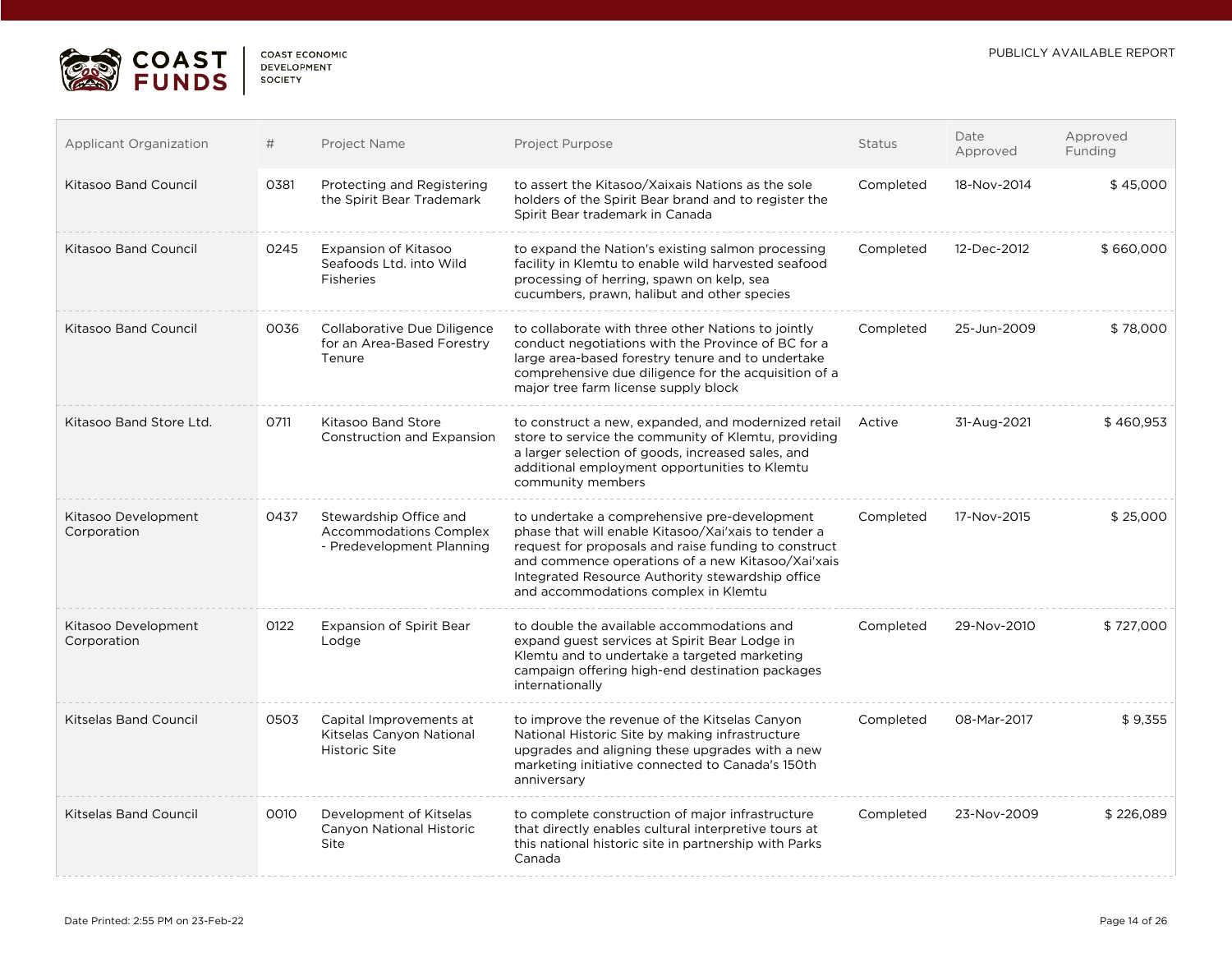

| <b>COAST ECONOMIC</b> |
|-----------------------|
| DEVELOPMENT           |
| SOCIETY               |
|                       |

| <b>Applicant Organization</b>                    | #    | Project Name                                                                  | Project Purpose                                                                                                                                                                                                                                                                                                                                            | <b>Status</b> | Date<br>Approved | Approved<br>Funding |
|--------------------------------------------------|------|-------------------------------------------------------------------------------|------------------------------------------------------------------------------------------------------------------------------------------------------------------------------------------------------------------------------------------------------------------------------------------------------------------------------------------------------------|---------------|------------------|---------------------|
| Kwikwasut'inuxw Haxwa'mis<br><b>First Nation</b> | 0584 | Predevelopment of<br>Nawalakw Experience<br>Centre and Lodge - Phase 2        | to complete pre-development work to secure<br>necessary tenure and permit requirements for the<br>planned construction and operation of a new<br>cultural experience centre and lodge to be located<br>within Hunwadi/Ahnuhati-Bald Conservancy in Bond<br>Sound                                                                                           | Active        | 11-Feb-2022      | \$45,000            |
| Kwikwasut'inuxw Haxwa'mis<br><b>First Nation</b> | 0673 | Gwa-yas-dums 200kW<br>Smart-grid Solar<br>Photovoltaics and Battery<br>Hybrid | to construct a new PV/storage system to displace<br>imported diesel fuel, reduce energy costs and avoid<br><b>GHG</b> emissions                                                                                                                                                                                                                            | Active        | 15-Nov-2021      | \$233,673           |
| Kwikwasut'inuxw Haxwa'mis<br><b>First Nation</b> | 0577 | Predevelopemnt for<br>Nawalakw Experience<br>Centre and Lodge                 | to continue pre-development work initiated in 2018<br>towards securing necessary tenure and permit<br>requirements for the planned construction and<br>operation of a new wellness, cultural experience<br>centre, and lodge to be operated by the newly<br>formed Nawalakw Healing Society within<br>Hunwadi/Ahnuhati- Bald Conservancy in Bond<br>Sound. | Active        | 03-Dec-2018      | \$36,500            |
| Kwikwasut'inuxw Haxwa'mis<br><b>First Nation</b> | 0246 | Gwa'yas'Dums Water Taxi<br>Start-up                                           | to finalize purchase of a marine transportation<br>vessel to commence operations for a water taxi and<br>tour business to Gwa'yas'dums on Gilford Island                                                                                                                                                                                                   | Completed     | 22-May-2014      | \$54,653            |
| Lax Kw'alaams Band                               | 0438 | <b>Smart Community High-</b><br>Speed Broadband<br>Infrastructure             | to invest in high speed broadband internet<br>connectivity throughout the community of Lax<br>Kw'alaams (Port Simpson) to increase the<br>productivity of business operations, improve the<br>security of business information assets, and enable<br>online workforce development training capability for<br>community members                             | Completed     | 21-Sep-2015      | \$920,295           |
| Lax Kw'alaams Band                               | 0255 | <b>Operating Capital for Coast</b><br><b>Tsimshian Seafoods</b>               | to provide working capital to bridge short-term<br>funding requirements and facilitate bank financing<br>during the start-up of the Nation's seafood<br>processing facility in Port Simpson                                                                                                                                                                | Completed     | 06-Mar-2013      | \$250,000           |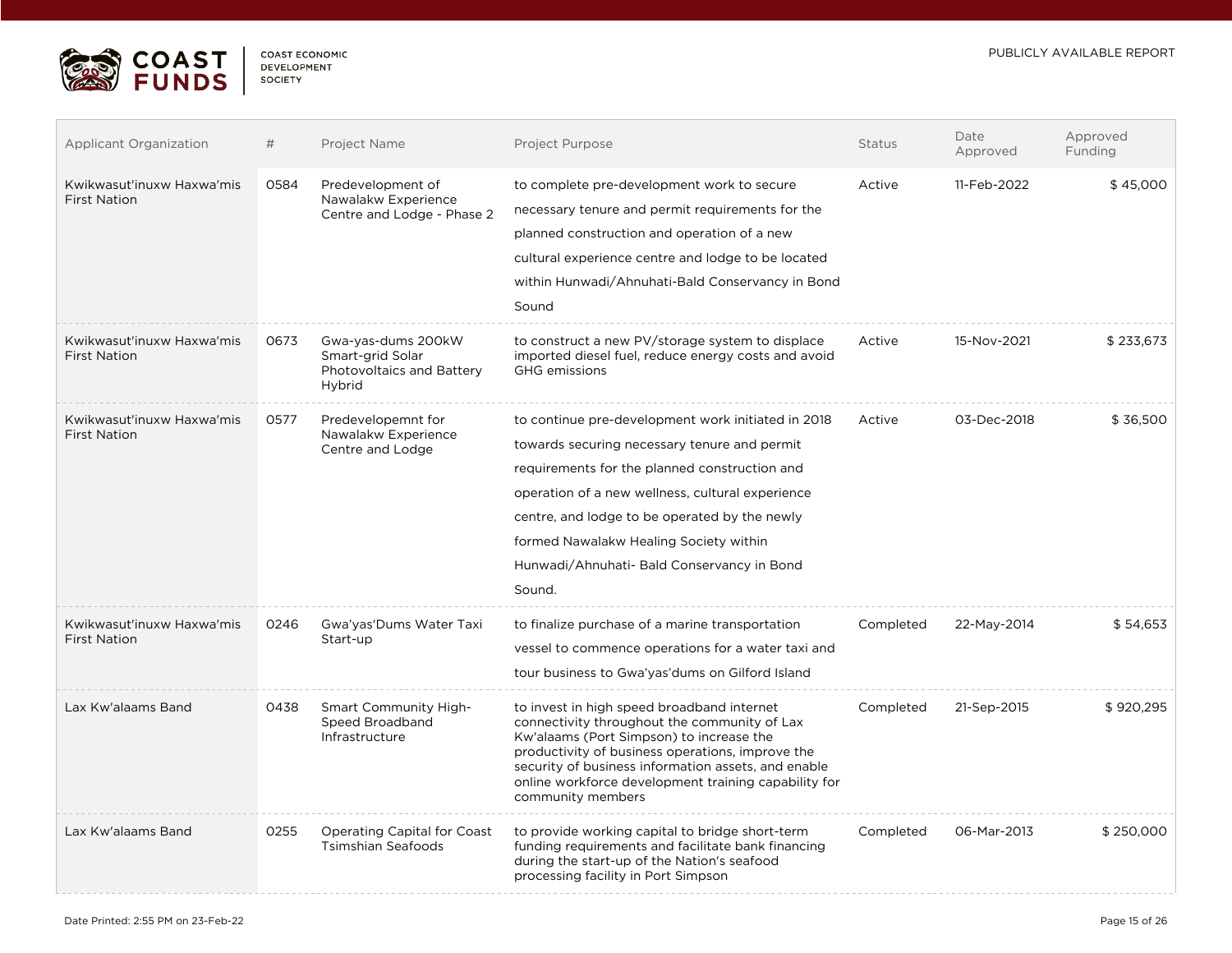

| <b>COAST ECONOMIC</b> |
|-----------------------|
| DEVELOPMENT           |
| <b>SOCIETY</b>        |

| <b>Applicant Organization</b>              | #    | Project Name                                                                    | Project Purpose                                                                                                                                                                                             | <b>Status</b> | Date<br>Approved | Approved<br>Funding |
|--------------------------------------------|------|---------------------------------------------------------------------------------|-------------------------------------------------------------------------------------------------------------------------------------------------------------------------------------------------------------|---------------|------------------|---------------------|
| Lax Kw'alaams Band                         | 0177 | Redevelopment and Start-<br>up of Coast Tsimshian<br>Seafoods                   | to invest in major infrastructure improvements to<br>restart operations of the Nation's seafood<br>processing facility in Port Simpson                                                                      | Completed     | 27-Mar-2012      | \$1,250,000         |
| Lax Kw'alaams Band                         | 0162 | <b>Acquisition of Commercial</b><br>Property in Prince Rupert                   | to purchase a centrally located commercial property<br>in downtown Prince Rupert and to consolidate the<br>Nation's operations at the facility                                                              | Completed     | 14-Jun-2011      | \$447,000           |
| Lax Kw'alaams Band                         | 0153 | Expansion of H2O<br>Adventures Ltd.                                             | to invest in equipment and marketing in order to<br>expand the business operations of the Nation's<br>whale, grizzly bear, and cultural ecotourism business                                                 | Completed     | 31-May-2011      | \$90,000            |
| Lax Kw'alaams Band                         | 0077 | Due Diligence for a<br><b>Commercial Property</b><br>Acquisition                | to complete a market feasibility assessment for a<br>commercial real estate investment opportunity in<br>collaboration with the Metlakatla Nation                                                           | Completed     | 30-Mar-2010      | \$7,600             |
| Lax Kw'alaams Band                         | 0009 | Acquisition of an<br><b>Ecotourism Company</b>                                  | to acquire H2O Adventures Ltd. and to operate<br>cultural tourism and whale and grizzly bear tours<br>based from Prince Rupert                                                                              | Completed     | 23-Nov-2009      | \$130,000           |
| Lax Kw'alaams Band                         | 0052 | <b>Coast Tsimshian Mariculture</b><br>Ltd. - Continued Pilot-Scale<br>Trials    | to continue the pilot-scale scallop farm, finalize the<br>corporate structure of the regional shellfish<br>initiative, and transition to full-scale operations by<br>October 2009                           | Completed     | 25-Jun-2009      | \$50,000            |
| Lax Kw'alaams Band                         | 0043 | <b>Coast Tsimshian Mariculture</b><br>Ltd. - Pilot-Scale Scallop<br>Farm Trials | to continue pilot-scale scallop farming trials for a<br>future commercial-scale aquaculture business in Lax<br>Kw'alaams territory in partnership with Coastal<br><b>Shellfish Corporation</b>              | Completed     | 22-Jan-2009      | \$50,000            |
| Lax Kw'alaams Business<br>Development Ltd. | 0598 | Coast Tsimshian Fish Plant -<br>Infrastructure<br>Improvements                  | to invest in infrastructure improvements of the<br>Coast Tsimshian Fish Plant to support local fishers<br>and seafood processing employees in the<br>community and to save costs on annual<br>maintenance   | Active        | 02-Dec-2019      | \$578,279           |
| Louisa and Budgets Shop                    | 0472 | Rivers Inlet Grocery and<br><b>Bakery Expansion</b>                             | to invest in modern energy-efficient equipment,<br>remodel the facility, and provide working capital for<br>the continued operations of Rivers Inlet's sole<br>grocery store and bakery under new ownership | Active        | 24-May-2016      | \$65,686            |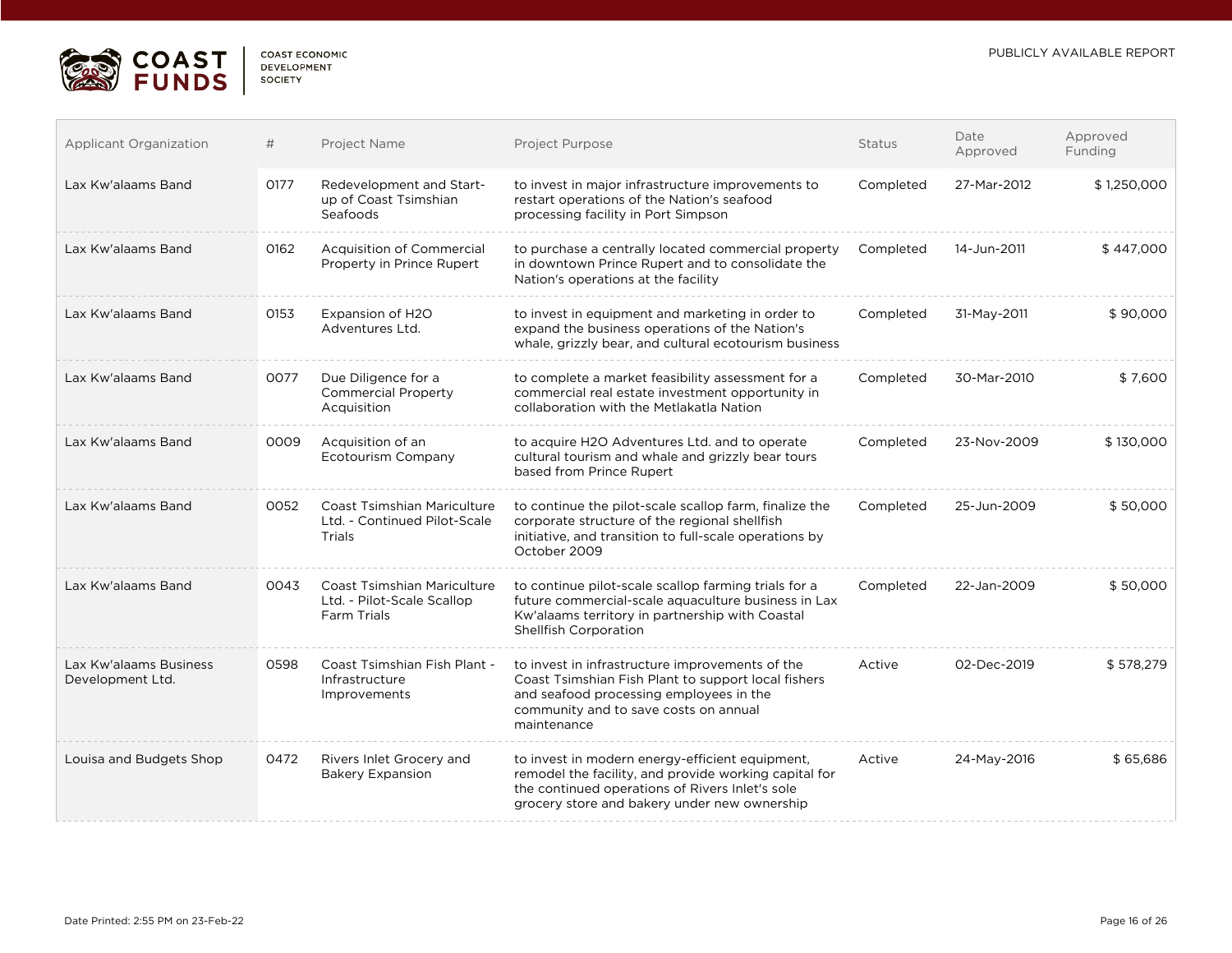

 $\overline{\mathcal{L}^{\mathcal{A}}(\mathcal{A})}$ 

| <b>COAST ECONOMIC</b> |  |
|-----------------------|--|
| <b>DEVELOPMENT</b>    |  |
| SOCIETY               |  |

| <b>Applicant Organization</b>         | #    | Project Name                                                                | Project Purpose                                                                                                                                                                                                                                                                                                                                                                                                                                         | Status    | Date<br>Approved | Approved<br>Funding |
|---------------------------------------|------|-----------------------------------------------------------------------------|---------------------------------------------------------------------------------------------------------------------------------------------------------------------------------------------------------------------------------------------------------------------------------------------------------------------------------------------------------------------------------------------------------------------------------------------------------|-----------|------------------|---------------------|
| Mamalilikulla First Nation            | 0419 | <b>Expansion of Adventures</b><br>Village Island - Season 3                 | to support core operations of Qwe'Qwa'Sot'Em<br>Tourism Ltd. as the community-owned company<br>completes its start-up phase, expanding its cultural<br>and eco-tour operations based on Compton and<br>Village Island                                                                                                                                                                                                                                   | Completed | 03-Jun-2015      | \$125,269           |
| Mamalilikulla First Nation            | 0367 | Ecotourism Vessel Upgrade                                                   | to invest in a critical marine transportation upgrade<br>that will improve clients' experience and the overall<br>safety and reliability of Adventures Village Island<br>operations                                                                                                                                                                                                                                                                     | Completed | 22-Sep-2014      | \$61,500            |
| Mamalilikulla First Nation            | 0320 | Start-up of Adventures<br>Village Island - Season 2                         | to enhance visitor accommodations, purchase<br>equipment for cultural and eco-tours, and to<br>enhance sales and marketing efforts for the business<br>based on Compton and Village Island                                                                                                                                                                                                                                                              | Completed | 03-Jun-2014      | \$175,500           |
| Mamalilikulla First Nation            | 0257 | Start-up of Adventures<br>Village Island                                    | to commence operations and establish a<br>governance structure for a new Nation owned and<br>operated cultural and ecotourism company with<br>traditional cabins on Compton Island                                                                                                                                                                                                                                                                      | Completed | 06-Mar-2013      | \$170,000           |
| Mamalilikulla First Nation            | 0204 | Tourism Infrastructure<br>Construction on Compton<br>Island                 | to construct a Kwakwaka'wakw culturally themed<br>base camp of six small big house for the start-up of<br>eco-friendly aboriginal cultural tourism operations                                                                                                                                                                                                                                                                                           | Completed | 07-Jun-2012      | \$143,433           |
| Metlakatla Development<br>Corporation | 0501 | Coastal Shellfish<br>Corporation - Scallop Farm<br>Infrastructure Expansion | to further Metlakatla First Nation's development of a<br>shellfish aguaculture industry on the North Coast<br>through Coastal Shellfish LP by acquiring and<br>refitting a specialized vessel for working on<br>subsurface scallops longlines, seeding juvenile<br>scallops, sorting and harvesting mature scallops in<br>order to expand the farming operations, provide<br>additional employment opportunities, and increase<br>scallop sales revenue | Active    | 26-Feb-2019      | \$175,044           |
| Metlakatla Development<br>Corporation | 0278 | Investment in and<br>Restructuring of Coastal<br>Shellfish Corp.            | to take a majority interest in a shellfish corporation<br>as part of a restructuring that will consolidate<br>scallop hatchery and farm operations within a single,<br>integrated business model located in Metlakatla<br>territory                                                                                                                                                                                                                     | Completed | 30-Sep-2013      | \$1,500,000         |
| Metlakatla Development<br>Corporation | 0228 | Investment in Coastal<br><b>Shellfish Corporation</b>                       | to invest in scallop hatchery, nursery, and farm<br>infrastructure to advance commercialization of<br>Coastal Shellfish Corporation's operations in<br>Metlakatla territory                                                                                                                                                                                                                                                                             | Completed | 02-May-2012      | \$200,000           |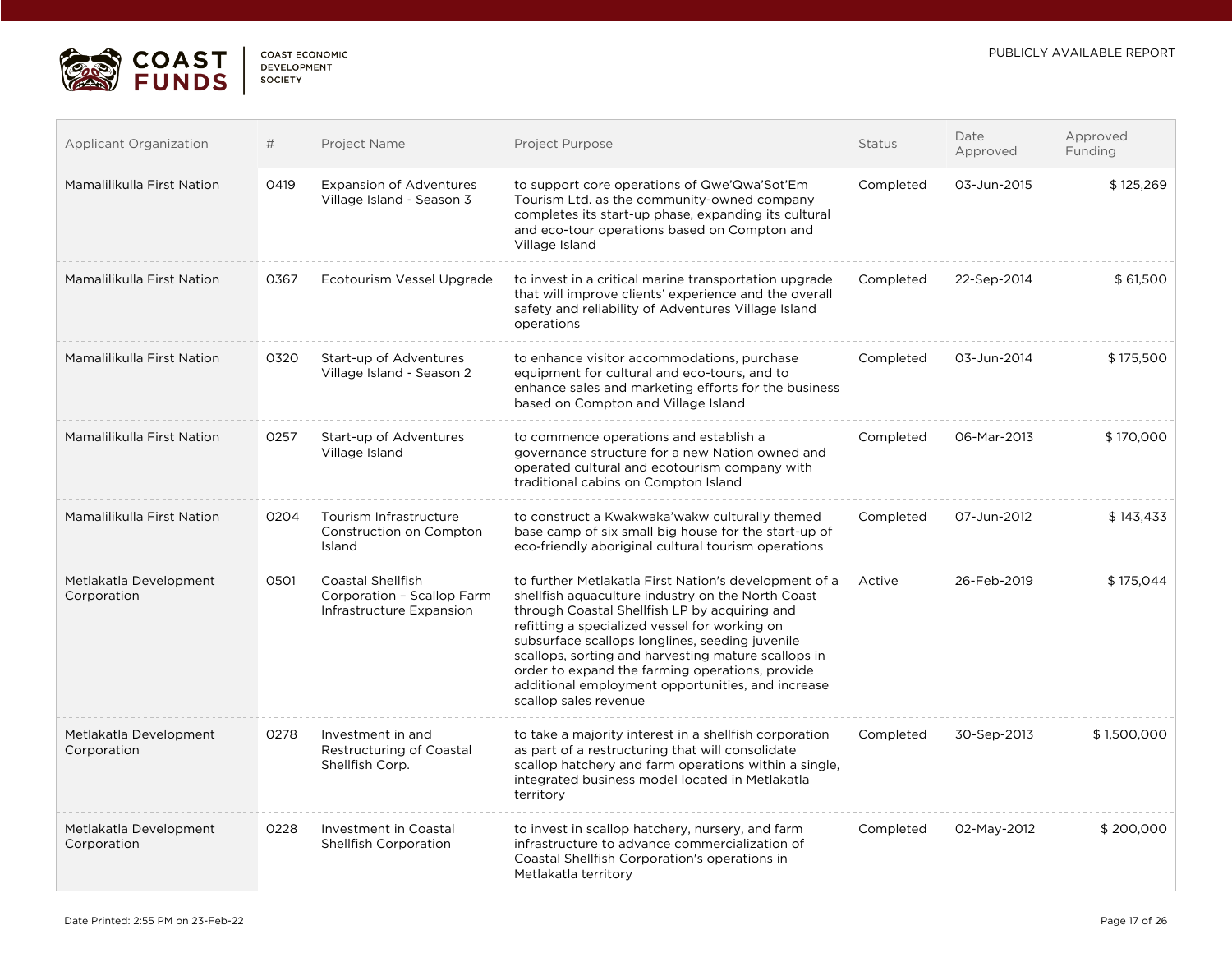

| COAST FCONOMIC     |  |
|--------------------|--|
| <b>DEVELOPMENT</b> |  |
| SOCIETY            |  |

| <b>Applicant Organization</b>         | #    | Project Name                                                                       | <b>Project Purpose</b>                                                                                                                                                                                | Status    | Date<br>Approved | Approved<br>Funding |
|---------------------------------------|------|------------------------------------------------------------------------------------|-------------------------------------------------------------------------------------------------------------------------------------------------------------------------------------------------------|-----------|------------------|---------------------|
| Metlakatla Development<br>Corporation | 0098 | Pilot-Scale Scallop Farm<br>Trials                                                 | to advance pilot-scale scallop farming trials for a<br>future commercial-scale aquaculture business in<br>Metlakatla territory in partnership with Coastal<br>Shellfish Corporation                   | Completed | 22-Sep-2010      | \$462,000           |
| Metlakatla Development<br>Corporation | 0073 | Due Diligence for a<br><b>Commercial Property</b><br>Acquisition                   | to complete a market feasibility assessment for a<br>commercial real estate investment opportunity in<br>collaboration with the Lax Kw'alaams Nation                                                  | Completed | 30-Mar-2010      | \$7,600             |
| Metlakatla Development<br>Corporation | 0046 | <b>Canoe Quest Cultural</b><br>Tourism and Rediscovery<br>Program                  | to design and build the world's largest North Coast<br>First Nation traditional-style canoe and to construct<br>transportation infrastructure to operate canoe tours<br>based in Prince Rupert        | Completed | 04-May-2009      | \$127,875           |
| Metlakatla Governing Council          | 0412 | <b>Commercial-Scale Conifer</b><br><b>Essential Oils Manufacturing</b><br>Facility | to establish the first commercial partnership<br>between the Tsimshian and Nisga'a Nations to<br>manufacture conifer essential oils at a new<br>commercial-scale facility in Prince Rupert            | Completed | 02-Jun-2015      | \$100,000           |
| Metlakatla Governing Council          | 0266 | Pilot-Scale Conifer Essential<br>Oils Manufacturing Facility                       | to establish production methods and to produce<br>high quality conifer essential oils for sale to local<br>customers and distribution to an aromatherapy<br>partner                                   | Completed | 11-Jun-2013      | \$108,285           |
| Metlakatla Governing Council          | 0272 | Operations and Marketing<br>for the Metlakatla<br><b>Wilderness Trail</b>          | to support start-up and marketing costs over three<br>years for this new wilderness tourism experience<br>that follows the forested shoreline of the Tsimshian<br>Peninsula from Metlakatla village   | Completed | 11-Jun-2013      | \$148,302           |
| Nanwakolas Council Society            | 0183 | Regional Economic<br>Development<br>Implementation                                 | to work closely with member First Nations to<br>implement the completed regional economic<br>development strategy by focusing on specific sector<br>opportunities that are priorities for development | Completed | 27-Sep-2011      | \$239,637           |
| Nanwakolas Council Society            | 0127 | Regional Economic<br>Development Strategy -<br><b>Priority Sector Analysis</b>     | to expand the scope of economic research and<br>analysis focusing on forestry, tourism and energy for<br>a multi-sector regional economic development<br>strategy                                     | Completed | 29-Nov-2010      | \$44,621            |
| Nanwakolas Council Society            | 0067 | Regional Economic<br>Development Strategy -<br>Planning                            | to develop a comprehensive multi-sector economic<br>development strategy to increase its member First<br>Nations' economic share of commercial activities in<br>the region                            | Completed | 15-Sep-2009      | \$140,894           |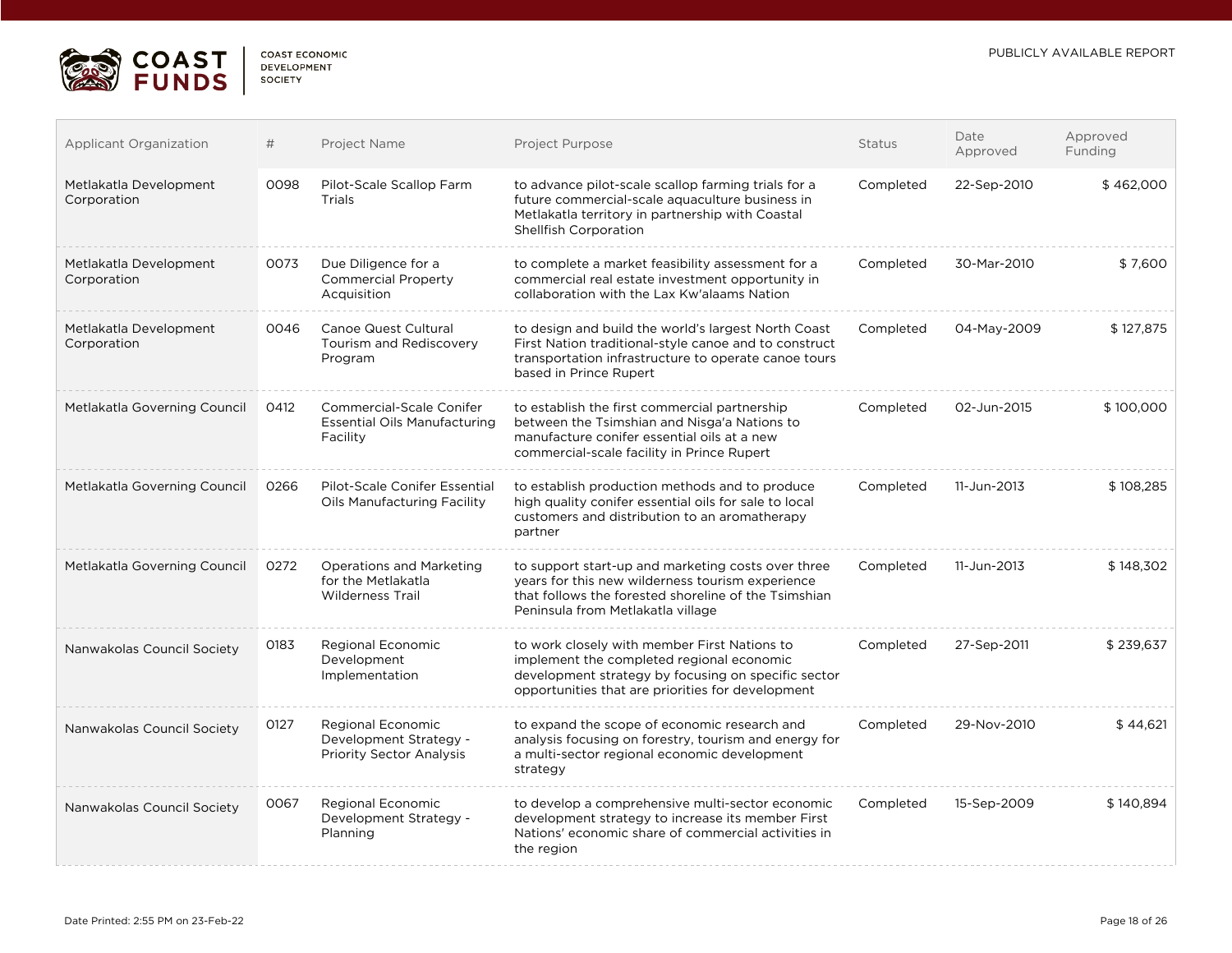

| <b>COAST ECONOMIC</b> |
|-----------------------|
| <b>DEVELOPMENT</b>    |
| <b>SOCIETY</b>        |

| <b>Applicant Organization</b>  | #    | Project Name                                                    | Project Purpose                                                                                                                                                                                                                                                                                                                                                                                                                                                 | <b>Status</b> | Date<br>Approved | Approved<br>Funding |
|--------------------------------|------|-----------------------------------------------------------------|-----------------------------------------------------------------------------------------------------------------------------------------------------------------------------------------------------------------------------------------------------------------------------------------------------------------------------------------------------------------------------------------------------------------------------------------------------------------|---------------|------------------|---------------------|
| Nisga'a Village of Laxgalts'ap | 0137 | Reorganization of<br>Laxgalts'ap Forest<br>Company              | to undertake a number of economic development<br>capacity building initiatives including reorganization<br>of the community-owned forestry company,<br>preparation for the Northwest Transmission Line,<br>and a human resources development plan                                                                                                                                                                                                               | Completed     | 02-Nov-2011      | \$250,000           |
| Nisga'a Lisims Government      | 0575 | Start-up of Nisga'a Tourism<br>Corporation                      | to invest in the start-up of Nisga'a Tourism<br>Corporation to serve as a destination marketing<br>organization for the Nass Valley that operates pre-<br>packaged Indigenous cultural tourism experiences<br>marketed to an international audience; the new<br>company's Circle Tours are designed to drive<br>business for local entrepreneurs, Hli Goothl Wilp-<br>Adokshl Nisga'a (the Nisga'a Museum), the<br>community-owned Vetter Falls Lodge, and more | Active        | 26-Feb-2019      | \$200,000           |
| Nisga'a Lisims Government      | 0417 | <b>Higu Isgwit Hot Springs</b><br>Development                   | to invest in the development of Higu Isgwit Hot<br>Springs that will support tourism in the Nass Valley<br>and provide visitors with a cultural and social<br>experience of the territory                                                                                                                                                                                                                                                                       | Completed     | 29-Aug-2016      | \$100,000           |
| Nisga'a Lisims Government      | 0447 | Vetter Falls Lodge<br>Infrastructure Investment<br>and Start-up | to invest in significant infrastructure upgrades and<br>to provide initial operating capital for the<br>revitalization and start-up of Vetter Falls Lodge in<br>order to provide a base for the Nisga'a Nation to<br>develop cultural and eco-tourism experiences in the<br>Nass Region as well as to add accommodation in the<br>region for contractors and business travellers                                                                                | Completed     | 07-Mar-2016      | \$541,695           |
| Nisga'a Lisims Government      | 0293 | Predevelopment for Vetter<br>Falls Lodge                        | to complete an environmental assessment for a<br>proposed transmission line connecting Vetter Falls<br>Lodge to the provincial power grid in Gitlaxt'aamiks                                                                                                                                                                                                                                                                                                     | Completed     | 22-Sep-2014      | \$38,335            |
| Nisga'a Lisims Government      | 0365 | Nisga'a Cultural Journey<br>Marketing Initiative                | to invest in the development of a cultural journey<br>tourism marketing and infrastructure project that<br>will provide visitors to the Nass Valley with cultural,<br>social, and geographic interpretation of the Nisga'a<br>Nation and its territories                                                                                                                                                                                                        | Completed     | 22-Sep-2014      | \$37,860            |
| Nisga'a Lisims Government      | 0091 | Development of a Long-<br>Term Economic<br>Development Strategy | to develop a long-term year economic development<br>strategy for the Nisga'a Nation including<br>implementing the plan in conjunction with a new<br>capacity building platform                                                                                                                                                                                                                                                                                  | Completed     | 29-Nov-2010      | \$56,125            |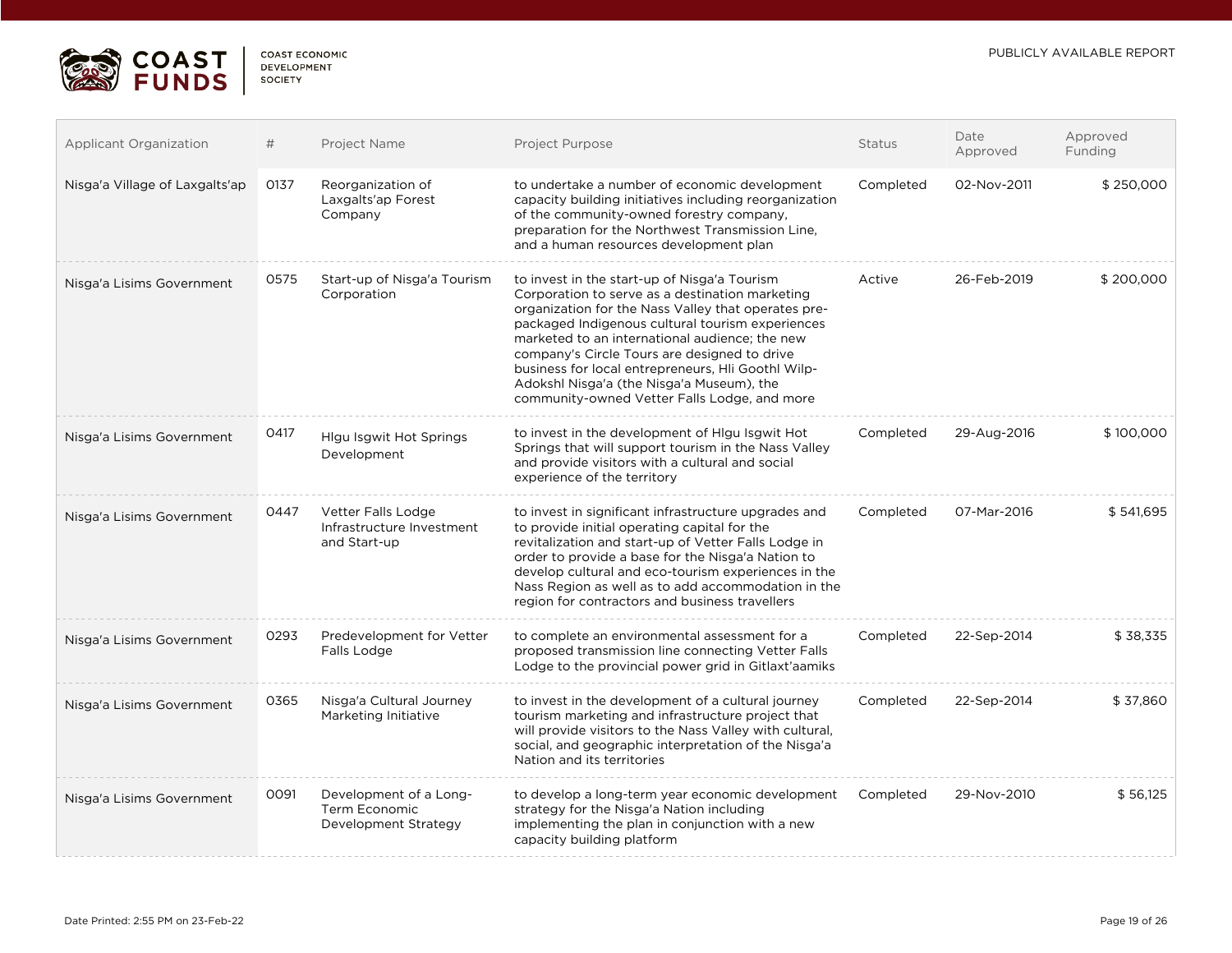

| COAST FCONOMIC |  |
|----------------|--|
| DEVELOPMENT    |  |
| <b>SOCIETY</b> |  |

| Applicant Organization                                  | #    | Project Name                                                                   | Project Purpose                                                                                                                                                                                                                                                                                                                                     | <b>Status</b> | Date<br>Approved | Approved<br>Funding |
|---------------------------------------------------------|------|--------------------------------------------------------------------------------|-----------------------------------------------------------------------------------------------------------------------------------------------------------------------------------------------------------------------------------------------------------------------------------------------------------------------------------------------------|---------------|------------------|---------------------|
| Nisga'a Village of Gingolx                              | 0496 | Improvements to Boat<br>Launch and Wharf<br>Infrastructure                     | To invest in infrastructure to improve the primary<br>boat launch and wharf with access to Portland Inlet<br>and to establish a new fee structure for moorage<br>and improved dock services that will maintain and<br>expand commercial activity from fishing charter<br>operators, ecotourism guides and retail businesses<br>in Gingolx Village.  | Completed     | 13-Nov-2018      | \$125,000           |
| Nisga'a Village of<br>Gitwinksihlkw                     | 0327 | Welcome House<br>Construction & Start-Up                                       | to construct a Welcome House Café and to enter<br>into a multi-year lease agreement with a Nisga'a<br>entrepreneur, Nyce Creations and Gifts, to operate<br>the new restaurant and retail business                                                                                                                                                  | Completed     | 18-Nov-2014      | \$250,000           |
| North Coast Skeena First<br>Nations Stewardship Society | 0693 | Strategic Planning Update                                                      | to strengthen governance practices by engaging<br>member First Nations to identify strategic priorities<br>for regional resource management and sustainable<br>economic development                                                                                                                                                                 | Completed     | 23-Feb-2021      | \$13,069            |
| North Coast Skeena First<br>Nations Stewardship Society | 0550 | Strategic Planning and<br>Governance Update                                    | to strengthen governance practices by engaging<br>member First Nations to identify strategic priorities<br>for regional resource management and sustainable<br>economic development and updating the Society's<br>bylaws to comply with the new BC Societies Act                                                                                    | Completed     | 15-Nov-2017      | \$27,300            |
| North Coast Skeena First<br>Nations Stewardship Society | 0548 | <b>Commercial Marine-based</b><br>Salmon Fishery Pilot<br>Expansion            | to conduct monitoring, validation, and analysis of<br>the expansion of a First Nations economic salmon<br>fishery in 2018 with North Coast Skeena member<br>Nations, representing an increase in the ownership<br>of the salmon fishery by local First Nations                                                                                      | Active        | 15-Nov-2017      | \$53,950            |
| North Coast Skeena First<br>Nations Stewardship Society | 0473 | <b>Commercial Marine-based</b><br>Skeena River Sockeye<br>Salmon Fishery Pilot | to conduct a monitoring, validation, and analysis<br>pilot project for a First Nations economic sockeye<br>salmon fishery with North Coast Skeena member<br>Nation salmon fishers in the marine approach waters<br>to the Skeena River, representing a historic step<br>towards increased ownership of the salmon fishery<br>by local First Nations | Completed     | 24-May-2016      | \$10,000            |
| North Coast Skeena First<br>Nations Stewardship Society | 0150 | Strategic Planning and<br>Organizational<br>Development                        | to engage member First Nations to identify priorities<br>for regional resource management and sustainable<br>economic development in the North Coast region,<br>informing a new strategic plan for the organization                                                                                                                                 | Completed     | 14-Jun-2011      | \$22,493            |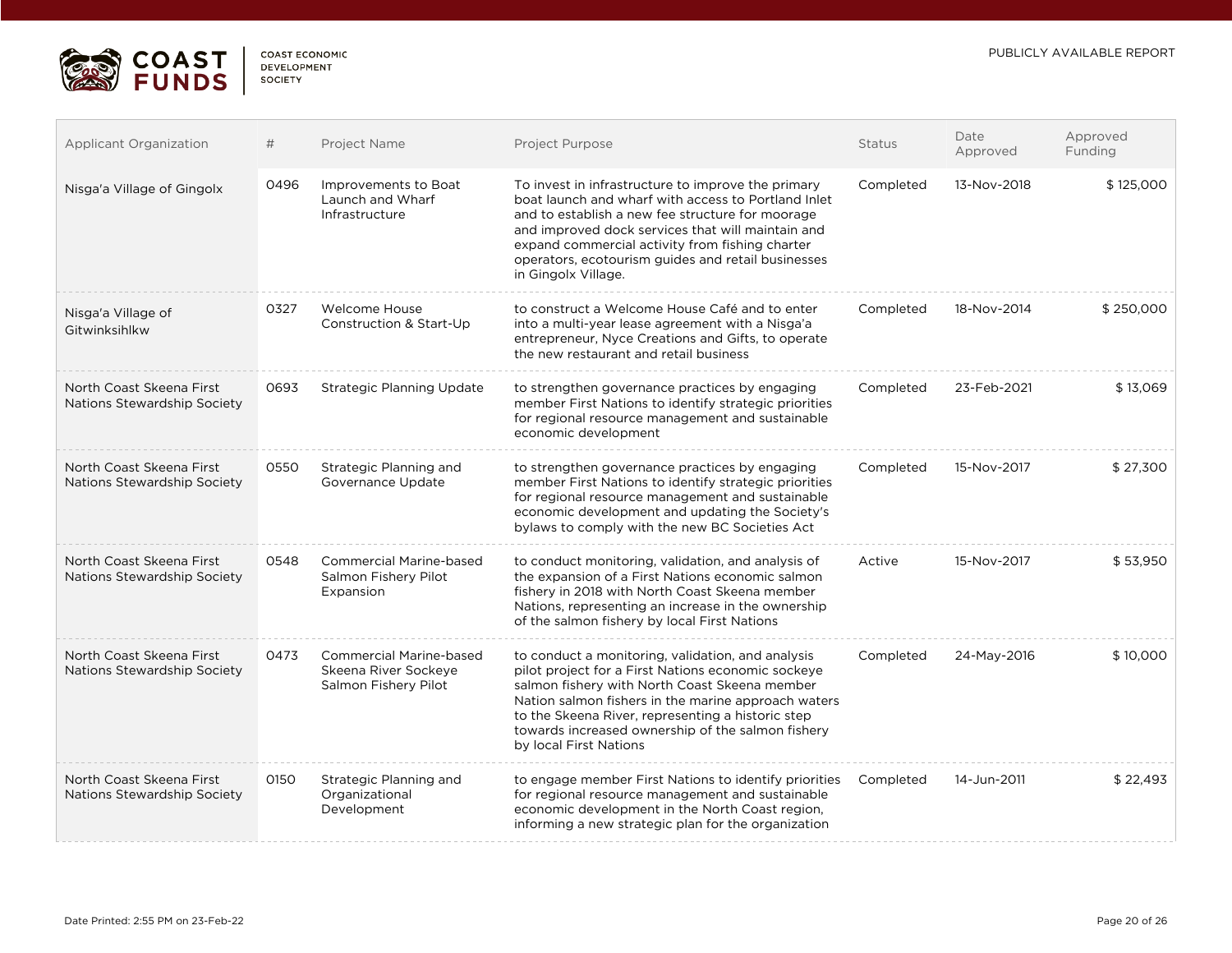

| <b>CUAST ECUNUMIC</b> |
|-----------------------|
| <b>DEVELOPMENT</b>    |
| <b>SOCIETY</b>        |
|                       |

| <b>Applicant Organization</b>            | #    | Project Name                                                                | Project Purpose                                                                                                                                                                                                                                                                                                                                                                   | <b>Status</b> | Date<br>Approved | Approved<br>Funding |
|------------------------------------------|------|-----------------------------------------------------------------------------|-----------------------------------------------------------------------------------------------------------------------------------------------------------------------------------------------------------------------------------------------------------------------------------------------------------------------------------------------------------------------------------|---------------|------------------|---------------------|
| <b>Nuxalk Development</b><br>Corporation | 0302 | Nuxalk Development<br>Corporation - 2014<br>Operations                      | to support ongoing operations of the development<br>corporation while focusing on value-added wood<br>processing, integrated fisheries, and development of<br>the agricultural sector in Bella Coola                                                                                                                                                                              | Completed     | 20-Nov-2013      | \$333,337           |
| <b>Nuxalk Development</b><br>Corporation | 0178 | <b>Restructuring Nuxalk</b><br>Development Corporation                      | to develop a comprehensive business plan for the<br>development corporation, restructure the<br>organization and recruit a board of directors, and to<br>partner with UBC on forest sector research                                                                                                                                                                               | Completed     | 12-Dec-2012      | \$418,713           |
| <b>Nuxalk Nation</b>                     | 0564 | Nuxalk Longhouse<br>Restaurant and Gift House<br>Construction - Phase 2     | To complete the second phase of construction for<br>the new restaurant that is located in the centre of<br>Bella Coola that will be leased to a local<br>entrepreneur and will also showcase Nuxalk culture,<br>attract tourism, and provide employment and<br>training opportunities to Nuxalk community<br>members                                                              | Active        | 22-May-2018      | \$249,280           |
| <b>Nuxalk Nation</b>                     | 0555 | Concrete Batching Plant<br>Infrastructure & Start-up                        | To invest in the infrastructure and start-up of a new<br>concrete batching plant in Bella Coola that will<br>provide cost savings on construction projects and<br>employment and training opportunities to Nuxalk<br>community members.                                                                                                                                           | Active        | 22-May-2018      | \$490,000           |
| <b>Nuxalk Nation</b>                     | 0461 | Longhouse Cabins on the<br>Bella Coola River -<br>Construction and Start-up | To expand the recently acquired Bella Coola Motel<br>by building 10 unique, longhouse inspired cabins<br>along the Bella Coola River; the cabins will capitalize<br>on Nuxalk Nation's expanding hospitality industry -<br>including the nearby longhouse restaurant, and<br>capture the increase in visitor traffic expected from<br>the return of ferry service in Bella Coola. | Active        | 27-Feb-2018      | \$490,000           |
| <b>Nuxalk Nation</b>                     | 0510 | Nuxalk Longhouse<br>Restaurant Start-up and<br>Training                     | to start a new restaurant in Bella Coola that will<br>showcase Nuxalk culture, invest in a local<br>entrepreneur and provide employment and skills<br>training for community members seeking<br>employment in tourism and hospitality                                                                                                                                             | Active        | 08-Mar-2017      | \$53,425            |
| <b>Nuxalk Nation</b>                     | 0383 | Nuxalk Longhouse<br>Restaurant and Gift House<br>Construction and Start-up  | to construct major new infrastructure in the center<br>of Bella Coola that will create two Nuxalk-owned<br>and -operated businesses that will focus on<br>attracting tourists, showcasing Nuxalk culture, and<br>investing in employment and skills training for<br>community members                                                                                             | Active        | 07-Mar-2016      | \$1,550,010         |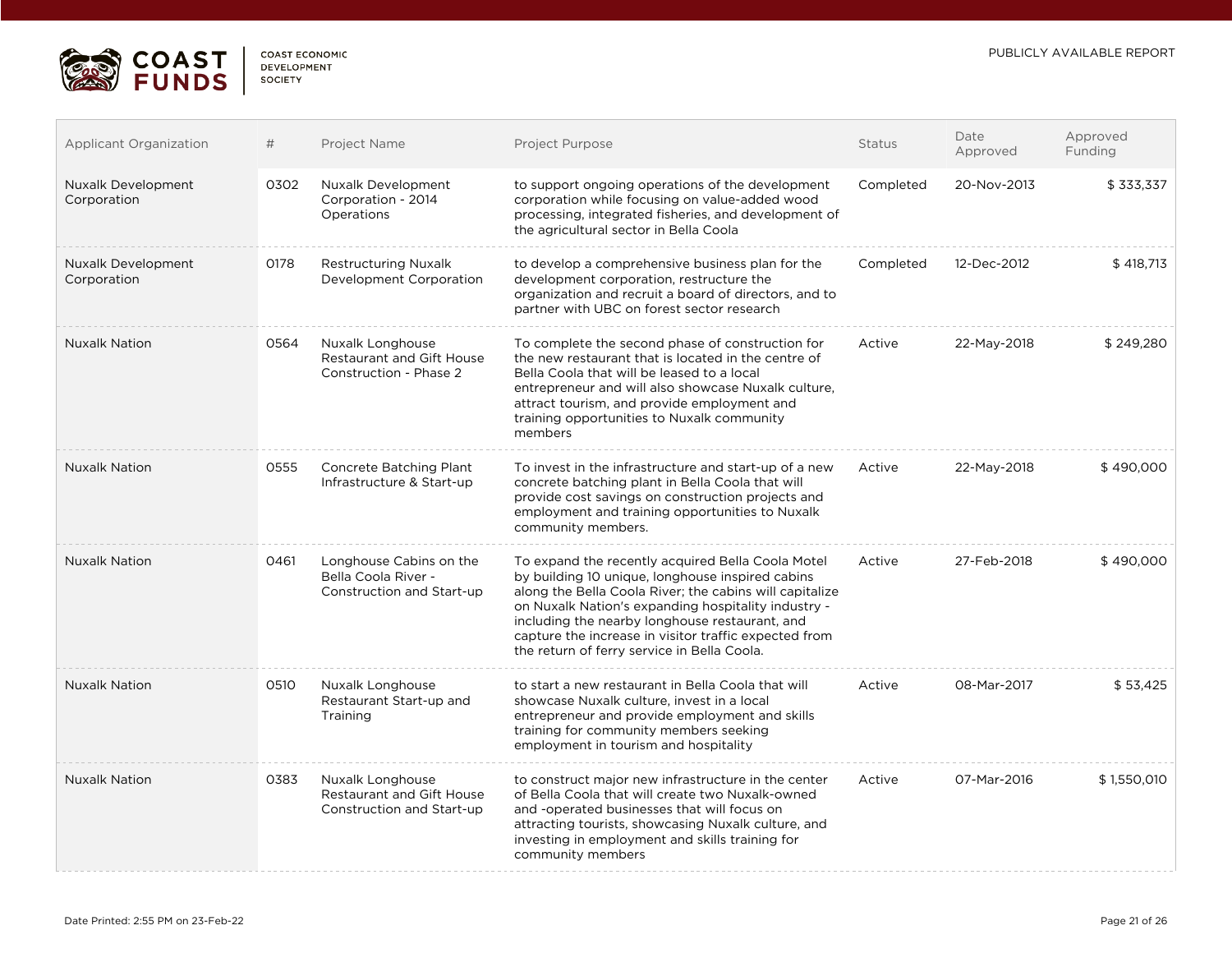

 $\mathcal{L}_{\mathcal{A}}$ 

| COAST FCONOMIC     |
|--------------------|
| <b>DEVELOPMENT</b> |
| SOCIETY            |
|                    |

| <b>Applicant Organization</b> | #    | Project Name                                                                         | Project Purpose                                                                                                                                                                                                                                                                                                                                                                                                                                                                                                                                                                      | Status    | Date<br>Approved | Approved<br>Funding |
|-------------------------------|------|--------------------------------------------------------------------------------------|--------------------------------------------------------------------------------------------------------------------------------------------------------------------------------------------------------------------------------------------------------------------------------------------------------------------------------------------------------------------------------------------------------------------------------------------------------------------------------------------------------------------------------------------------------------------------------------|-----------|------------------|---------------------|
| <b>Nuxalk Nation</b>          | 0454 | Start-up of Nuxalk<br>Innovative Landscaping                                         | to purchase an excavator, loader, and related<br>equipment, to train Nuxalk members in equipment<br>operation, landscape design, horticulture, and small<br>business management, and to commence operations<br>of a new Nation owned and operated business in<br>Bella Coola                                                                                                                                                                                                                                                                                                         | Completed | 08-Sep-2015      | \$159,529           |
| <b>Nuxalk Nation</b>          | 0413 | Bella Coola Motel - Facility<br>and Equipment<br>Improvements                        | to invest in capital, equipment, and quest service<br>improvements for the recently acquired Bella Coola<br>Motel                                                                                                                                                                                                                                                                                                                                                                                                                                                                    | Completed | 03-Jun-2015      | \$60,000            |
| <b>Nuxalk Nation</b>          | 0395 | Capital and Operating Plan<br>for a Public-Private<br>Partnership                    | to finalize capital planning for a cultural tourism<br>facility, to identify a local entrepreneur partner<br>through a competitive process, and to finalize a<br>long-term lease agreement for operations                                                                                                                                                                                                                                                                                                                                                                            | Completed | 04-Mar-2015      | \$29,750            |
| <b>Nuxalk Nation</b>          | 0313 | Acquisition of the Bella<br>Coola Motel                                              | to acquire the Bella Coola Motel, located in<br>downtown Bella Coola and adjacent to the Nuxalk<br>reserve                                                                                                                                                                                                                                                                                                                                                                                                                                                                           | Completed | 18-Nov-2014      | \$410,000           |
| <b>Nuxalk Nation</b>          | 0175 | Development of a<br>Sustainable Forestry Sector<br>Strategy                          | to develop the Nation's vision and long-term<br>strategies for sustainable forestry operations in BC's<br>central coast region                                                                                                                                                                                                                                                                                                                                                                                                                                                       | Completed | 27-Sep-2011      | \$239,246           |
| <b>Nuxalk Nation</b>          | 0185 | Collaborative Due Diligence<br>for an Area-Based Forestry<br>Tenure                  | to collaborate with three other Nations to jointly<br>conduct negotiations with the Province of BC for a<br>large area-based forestry tenure and to undertake<br>comprehensive due diligence for the acquisition of a<br>major tree farm license supply block                                                                                                                                                                                                                                                                                                                        | Completed | 27-Sep-2011      | \$3,979             |
| Old Massett Village Council   | 0712 | Northern Haida Gwaii<br>Hospital and Health Centre -<br><b>Biomass Energy System</b> | To supply the Northern Haida Gwaii Hospital and<br>Health Centre with renewable biomass heat to<br>displace propane consumption and a portion of the<br>electrical demand load from BC Hydro's diesel-<br>powered generation facility in Masset with thermal<br>energy generated from wood waste produced on<br>Haida Gwaii under a long-term energy purchase<br>agreement with Northern Health Authority, thus<br>providing Old Massett Village Council with a revenue<br>stream, reducing greenhouse gas emissions and<br>creating employment opportunities for Haida<br>citizens. | Active    | 31-Aug-2021      | \$150,000           |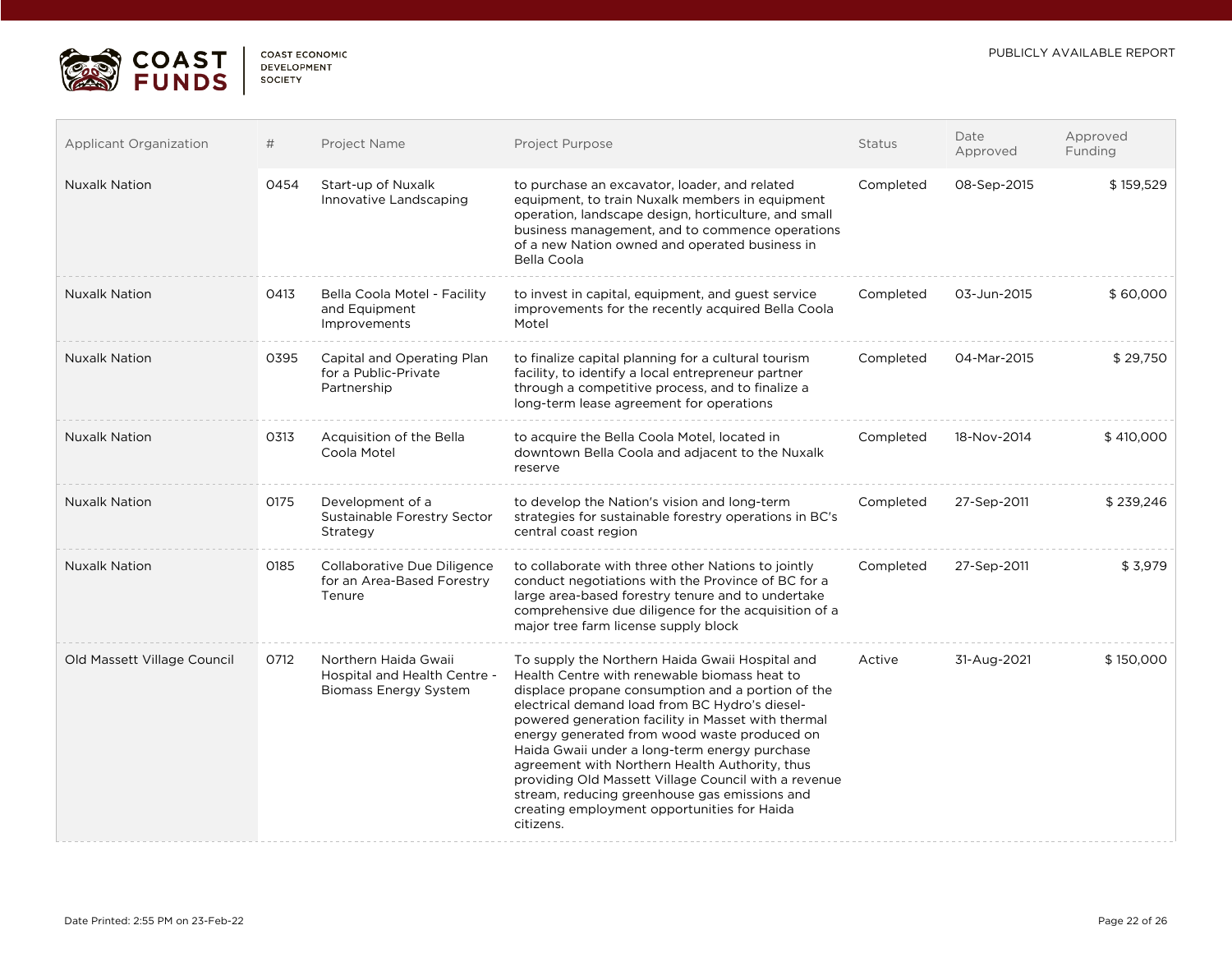

| <b>COAST ECONOMIC</b> |
|-----------------------|
| <b>DEVELOPMENT</b>    |
| <b>SOCIETY</b>        |

| <b>Applicant Organization</b> | #    | Project Name                                                                                     | Project Purpose                                                                                                                                                                                                                                                                                                                                                                                                                                              | Status    | Date<br>Approved | Approved<br>Funding |
|-------------------------------|------|--------------------------------------------------------------------------------------------------|--------------------------------------------------------------------------------------------------------------------------------------------------------------------------------------------------------------------------------------------------------------------------------------------------------------------------------------------------------------------------------------------------------------------------------------------------------------|-----------|------------------|---------------------|
| Old Massett Village Council   | 0638 | Predevelopment for Hiellen<br>Longhouse Village<br>Expansion                                     | to complete pre-development work for the<br>expansion of Hiellen Longhouse Village, a unique<br>Haida operated tourist accommodations business<br>that has operated for 5 years, including design,<br>survey, and site preparation for the planned<br>construction of seven new eco-tourism cabins<br>located on the ancestral Haida village site of Tlielang<br>at Taaw in Naikoon Park which is co-managed by<br>the Haida Nation and the Province of B.C. | Completed | 25-Feb-2020      | \$189,600           |
| Skidegate Band Council        | 0690 | Skidegate Commercial Park<br>Expansion and<br>Improvements - Phase 2                             | to improve the new Skidegate commercial park for<br>future lease opportunities and to provide additional<br>benefits to the new grocery co-op including better<br>lighting, garbage disposal, Haida language signage,<br>and prepare the site for future expansion.                                                                                                                                                                                          | Active    | 10-Nov-2020      | \$30,800            |
| <b>Skidegate Band Council</b> | 0509 | Construction of Skidegate<br>Commercial Park and Haida<br>Gwaii Co-op Expansion                  | to service and construct a new, larger grocery co-op<br>at the existing Skidegate quarry site - a site near the<br>BC Ferries terminal with great visibility from the<br>highway - providing additional employment<br>opportunities to Skidegate community members and<br>further leasing opportunities in the future                                                                                                                                        | Active    | 08-Mar-2017      | \$469,200           |
| Spirit Bear Adventures Ltd.   | 0617 | Spirit Bear Lodge - Great<br>Room and Guest<br><b>Accommodation Expansion</b>                    | to invest in an infrastructure expansion at Spirit Bear<br>Lodge including four additional guest<br>accommodations and an extended great room to<br>accommodate the increased guest capacity while<br>providing additional employment opportunities for<br>Kitasoo/Xai'xais members and opportunities to<br>increase the profits earned by the lodge                                                                                                         | Active    | 22-Jun-2020      | \$470,000           |
| Spirit Bear Adventures Ltd.   | 0316 | Spirit Bear Lodge -<br><b>Commercial Kitchen</b><br><b>Expansion and Youth Guide</b><br>Training | to invest in infrastructure improvements at Spirit<br>Bear Lodge including a commercial kitchen<br>expansion, transportation equipment upgrades, and<br>culinary, small vessel operator, hospitality and bear<br>viewing guide training for Kitasoo/Xai'xais youth                                                                                                                                                                                           | Completed | 02-Jun-2015      | \$327,000           |
| <b>Tlowitsis First Nation</b> | 0439 | Happy as a Clam Shellfish<br>Ltd. - Twin Islands Oyster<br>Farm Expansion                        | to expand Happy as a Clam Shellfish Ltd.'s<br>operations and farm inventory based southeast of<br>Cortes Island at Twin Islands by constructing and<br>installing additional oyster farm grow-out rafts and<br>constructing a new harvesting machine to enable<br>more efficient oyster sorting and grading processes<br>that increases the company's harvesting volumes                                                                                     | Completed | 08-Sep-2015      | \$17,429            |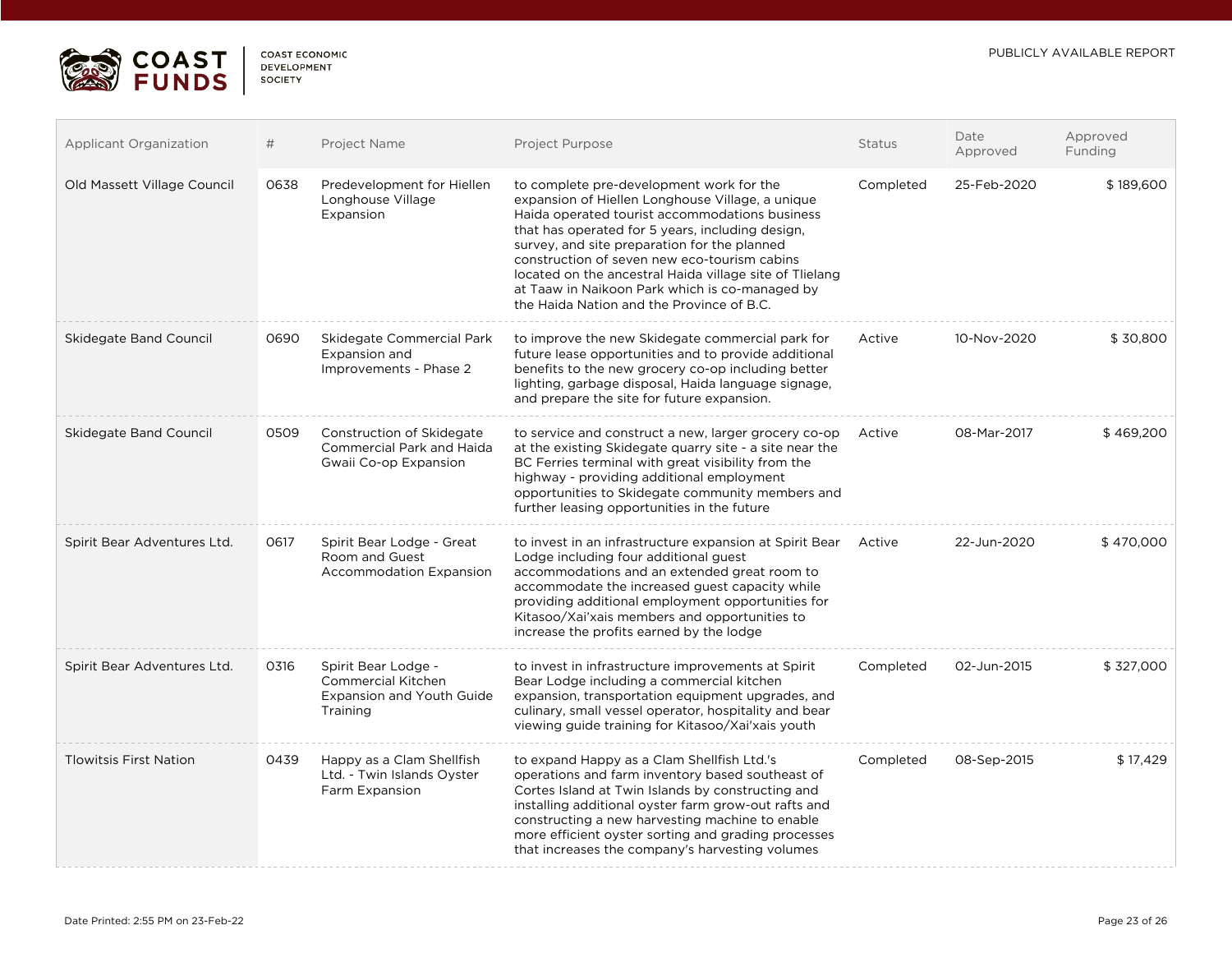

| <b>COAST ECONOMIC</b> |  |
|-----------------------|--|
| <b>DEVELOPMENT</b>    |  |
| SOCIETY               |  |

| <b>Applicant Organization</b>                | #    | Project Name                                                                        | Project Purpose                                                                                                                                                                                                                                                                                                                                                                                                                                                                                                                | Status    | Date<br>Approved | Approved<br>Funding |
|----------------------------------------------|------|-------------------------------------------------------------------------------------|--------------------------------------------------------------------------------------------------------------------------------------------------------------------------------------------------------------------------------------------------------------------------------------------------------------------------------------------------------------------------------------------------------------------------------------------------------------------------------------------------------------------------------|-----------|------------------|---------------------|
| <b>Tlowitsis First Nation</b>                | 0240 | Acquisition of Happy as a<br>Clam Ltd.                                              | to acquire the lease for an oyster and clam<br>producer, Happy as a Clam Ltd., and consolidate<br>operations with Chief's Pride Aquaculture Corp.                                                                                                                                                                                                                                                                                                                                                                              | Completed | 06-Mar-2013      | \$316,000           |
| Ulkatcho First Nation                        | 0370 | <b>Equity Financing for West</b><br><b>Chilcotin Forest Products</b>                | to invest in capital equipment and to secure<br>sufficient dry log timber supply that will maintain full<br>production year-round of the West Chilcotin Forest<br>Products sawmill in Anahim Lake                                                                                                                                                                                                                                                                                                                              | Completed | 22-Sep-2014      | \$500,000           |
| Ulkatcho First Nation                        | 0249 | <b>Restart of West Chilcotin</b><br><b>Forest Products</b>                          | to restart the dormant West Chilcotin Forest<br>Products sawmill in Anahim Lake including<br>significant capital improvements, install new<br>equipment, and for workforce development                                                                                                                                                                                                                                                                                                                                         | Completed | 24-Sep-2012      | \$200,000           |
| We Wai Kai Nation                            | 0616 | <b>Geoduck Tenure Acquisition</b><br>and Shellfish Aquaculture<br>Development       | to create a plan for investment in scallop, seaweed<br>and geoduck aquaculture, to acquire geoduck<br>tenures that support future investments and<br>commercial partnerships for We Wai Kai, and to trial<br>oyster and abalone shellfish aquaculture in We Wai<br>Kai territory                                                                                                                                                                                                                                               | Active    | 26-Feb-2019      | \$10,109            |
| We Wai Kai Seafood<br>Corporation            | 0042 | Commercialization of a<br>Pilot-Scale Scallop Farm in<br>Sutil Channel              | to finalize tenures for several aquaculture sites,<br>invest in commercial scallop farming infrastructure.<br>purchase scallop seed, and to achieve commercially<br>viable production levels                                                                                                                                                                                                                                                                                                                                   | Completed | 25-Jun-2009      | \$244,285           |
| Wei Wai Kum First Nation                     | 0495 | Development of Cabin<br>Accommodations on Tyee<br>Spit - Phase 2                    | to expand the Thunderbird RV Park and<br>Campground through servicing 20 additional RV<br>sites on Tyee Spit                                                                                                                                                                                                                                                                                                                                                                                                                   | Completed | 29-Aug-2016      | \$141,613           |
| Wei Wai Kum First Nation                     | 0318 | Development of Cabin<br>Accommodations on Tyee<br>Spit                              | to expand the Thunderbird RV Park and<br>Campground through construction of five cabins on<br>Tyee Spit with views of the Campbell River estuary<br>and Discovery Passage                                                                                                                                                                                                                                                                                                                                                      | Completed | 15-Jun-2015      | \$730,000           |
| West Chilcotin Forest<br><b>Products Ltd</b> | 0694 | Predevelopment for<br>Ulkatcho Mercantile Ltd.<br>Store Relocation and<br>Expansion | to complete predevelopment work for the relocation<br>and expansion of Ulkatcho Mercantile Ltd. that will<br>enable Ulkatcho Band Council and West Chilcotin<br>Forest Products Ltd. to raise significant<br>infrastructure investment to relocate the existing<br>grocery store and expand their services to include<br>fuel and accommodations to a high traffic location,<br>providing increased profits to Ulkatcho First Nation,<br>and additional employment opportunities and fuel<br>cost savings to community members | Active    | 23-Feb-2021      | \$51,549            |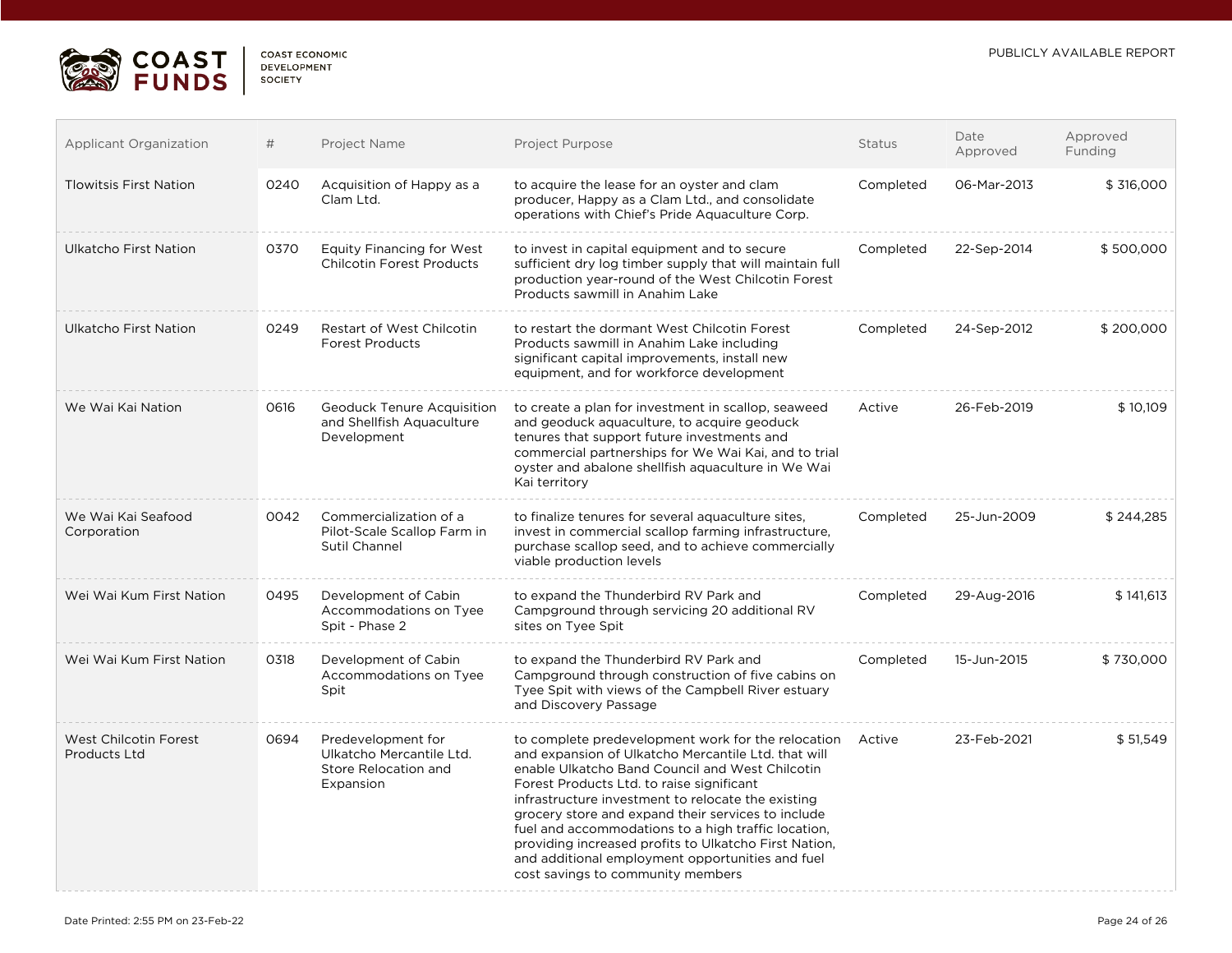

 $\overline{a}$ 

| <b>COAST ECONOMIC</b> |
|-----------------------|
| <b>DEVELOPMENT</b>    |
| <b>SOCIETY</b>        |
|                       |

| Applicant Organization                        | #    | Project Name                                                                       | Project Purpose                                                                                                                                                                                                                                                                                                                                                                                                                                                                            | Status    | Date<br>Approved | Approved<br>Funding |
|-----------------------------------------------|------|------------------------------------------------------------------------------------|--------------------------------------------------------------------------------------------------------------------------------------------------------------------------------------------------------------------------------------------------------------------------------------------------------------------------------------------------------------------------------------------------------------------------------------------------------------------------------------------|-----------|------------------|---------------------|
| West Chilcotin Forest<br><b>Products Ltd</b>  | 0610 | Wild Mushroom Processing<br>and Distribution Start-up                              | To create and start-up a new non-timber forest<br>products business operating in the West Chilcotin<br>region focusing on sourcing sustainably harvested<br>pine and morel mushrooms from independent<br>harvesters licensed to operate in Ulkatcho territory;<br>adding value to the product through branding.<br>processing and packaging; and centrally managing<br>all aspects of sales and shipping to wholesale and<br>retail distributors in domestic and international<br>markets. | Completed | 21-May-2019      | \$150,000           |
| West Chilcotin Forest<br><b>Products Ltd</b>  | 0612 | Residual Wood Fibre<br>Recovery Business Start-up                                  | to create a new line of business that recovers wood<br>fibre residues that are otherwise left in the forest<br>from commercial logging operations and burned.<br>and instead harvest this unused wood fibre and<br>supplying it to commercial pulp and paper facilities,<br>diversifying the company's revenue streams and<br>reducing greenhouse gas emissions in Ulkatcho<br>territory                                                                                                   | Active    | 26-Feb-2019      | \$300,000           |
| West Sea Otter Water Taxi                     | 0420 | Rivers Inlet Water Taxi<br>Start-up                                                | to acquire a Transport Canada certified small freight<br>and passenger vessel and to commence operations<br>of a new marine transportation company servicing<br>the Wui'kinuxv community and businesses in Rivers<br>Inlet                                                                                                                                                                                                                                                                 | Active    | 02-Jun-2015      | \$150,000           |
| Wuikinuxy Economic<br>Development Corporation | 0606 | Waanukv Silver Sockeye<br>Economic Opportunity<br><b>Fishery Business Start-up</b> | to invest in the start-up Waanuky Silver LP, under<br>the management of Wuikinuxy Economic<br>Development Corporation, to establish a<br>community-based fishery with two economic<br>opportunity fishing licenses for four families in<br>Rivers Inlet, targeting up to 15% of the sockeye<br>salmon return on the Waanuky River, and<br>supporting the community-based fishery as a broker<br>and processor supporting the families that will lease-<br>to-own their vessels             | Active    | 26-Feb-2019      | \$438,320           |
| <b>Wuikinuxy Nation</b>                       | 0721 | Marine Towing and Tugboat<br>Services Start-up                                     | to invest in rebuilding the Wuikinuxy owned 28-foot<br>tugboat, Trans Fir 80, and to start-up tugboat<br>services in Rivers Inlet creating a new business and<br>employment and training opportunities for<br>Wuikinuxy members                                                                                                                                                                                                                                                            | Active    | 31-Aug-2021      | \$135,000           |